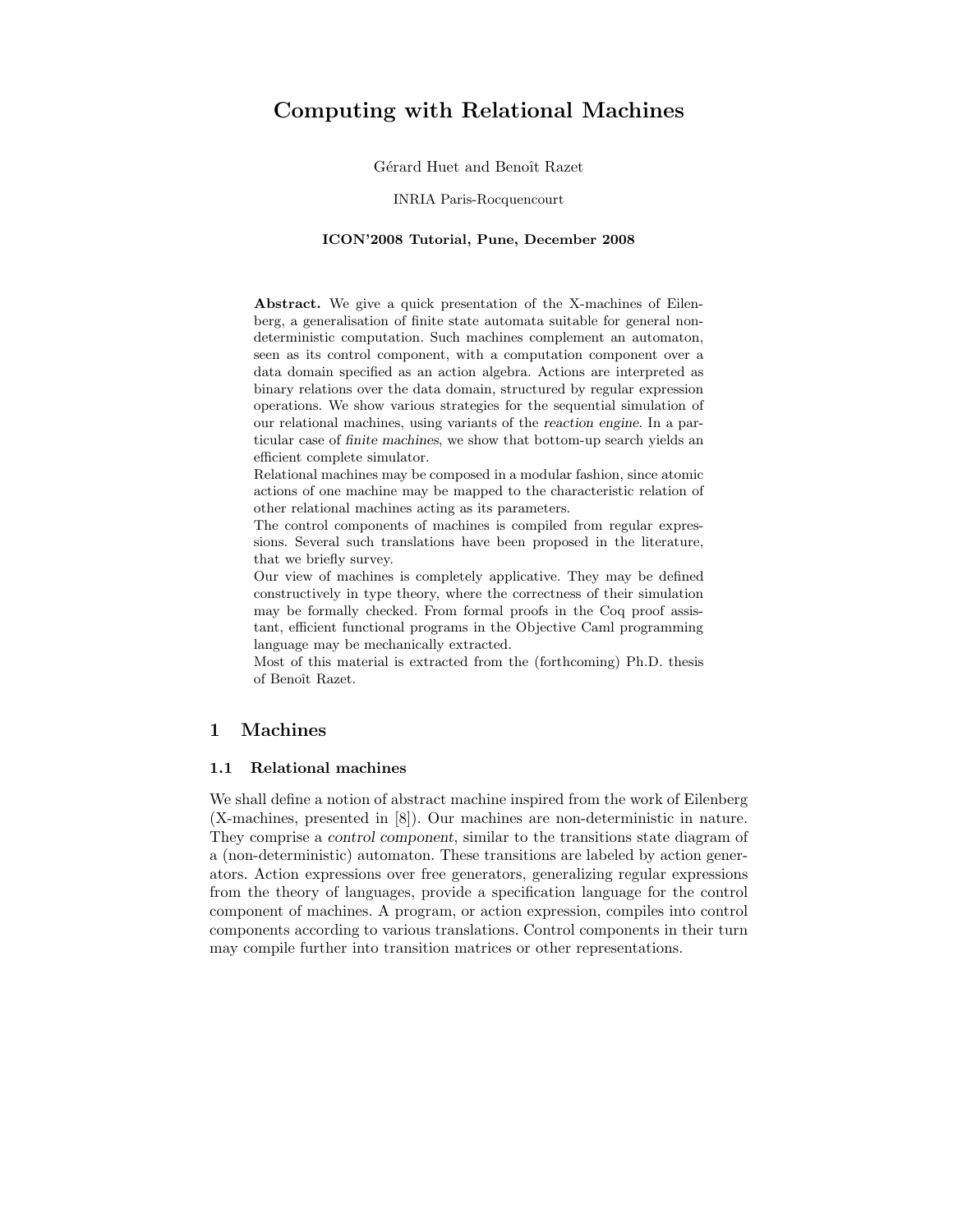Our machines also comprise a data component, endowed with a relational semantics. That is, we interpret action generators by semantic attachments to binary relations over the data domain. These relations are themselves represented as functions from data elements to streams of data elements. This applicative apparatus replaces by clear mathematical notions the imperative components of traditional automata (tapes, reading head, counters, stacks, etc).

We shall now formalise these notions in a way which will exhibit the symmetry between control and data. First of all, we postulate a finite set  $\Sigma$  of parameters standing for the names of the primitive operations of the machine, called generators.

For the control component, we postulate a finite set S of states and a transition relation map interpreting each generator as a (binary) relation over S. This transition relation interpretation is usually presented currified as a transition function  $\delta$  mapping each state in S to a finite set of pairs  $(a, q)$  with a a generator and  $q$  a state. This set is implemented as a finite list of such pairs.

Finally, we select in S a set of initial states and a set of accepting states.

For the data component, we postulate a set  $D$  of data values and a computation relation map interpreting each generator as a (binary) relation over D. Similarly as for the control component, we shall currify this relation map as a computation function mapping each generator a in  $\Sigma$  to a function  $\rho(a)$  in  $D \to \varphi(D)$ . Now the situation is not like for control, since D and thus  $\varphi(D)$  may be infinite. In order to have a constructive characterization, we shall assume that D is recursively enumerable, and that each  $\rho(a)$  maps  $d \in D$  to a recursively enumerable subset of  $\wp(D)$ . We shall represent such subsets as progressively computed streams of values, as we shall explain in due time.

#### 1.2 Progressive relations as streams

We recall that a recursively enumerable subset of  $\omega$  is the range of a partial recursive function in  $\omega \to \omega$ , or equivalently it is either empty or the range of a (total) recursive function in  $\omega \to \omega$ . None of these two definitions is totally satisfying, since in the first definition we may loop on some values of the parameter, obliging us to dovetail the computations in order to obtain a sequence of elements which enumerates completely the set, and in the second we may stutter enumerating the same element in multiple ways. This stuttering cannot be totally eliminated without looping, for instance for finite sets. Furthermore, demanding total functions is a bit illusory. It means either we restrict ourserves to a non Turing-complete algorithmic description language (such as primitive recursive programs), or else we cannot decide the totality of algorithms demanded by the definition.

We shall here assume that our algorithmic description language is ML, i.e. typed lambda-calculus evaluated in call by value with a recursion operator, inductive types and parametric modules. More precisely, we shall present all our algorithms in the Objective Caml implementation.

In this framework we may define computable streams over a parametric datatype data as follows: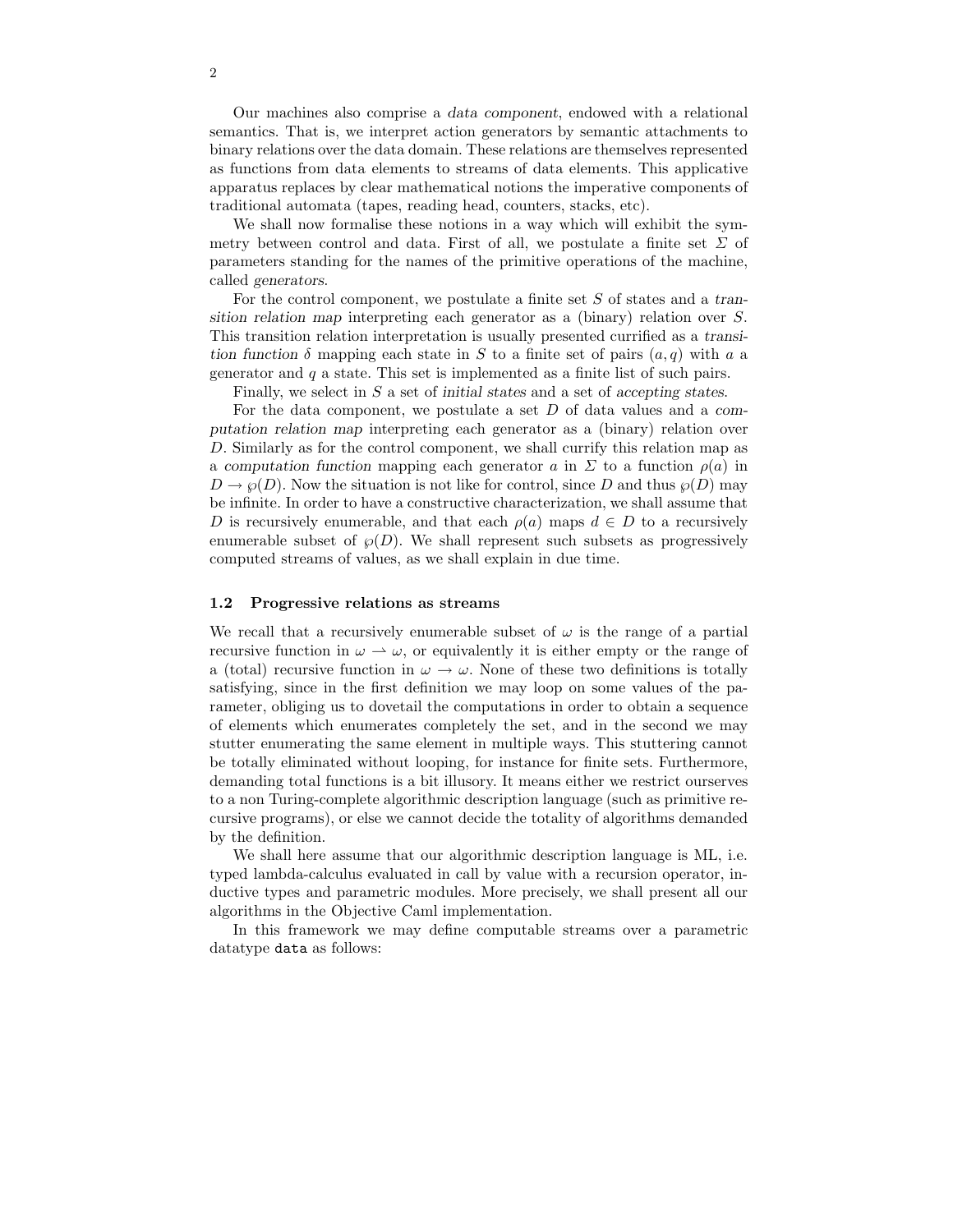```
type stream 'data =
 [ Void
| Stream of 'data and delay 'data
]
and delay 'data = unit \rightarrow stream 'data;
```
This expresses that a stream of data values is either Void, representing the empty set, or else a pair  $\texttt{Stream}(d, f)$  with d of type data, and f a frozen stream value, representing the set  $\{d\} \cup F$ , where F may be computed as the stream  $f(.)$ where () is syntax for the canonical element in type unit. Using this inductive parametric datatype, we may now define progressive relations by the following type:

type relation 'data = 'data  $\rightarrow$  stream 'data;

# 1.3 Kernel machines

We now have all the ingredients to define the module signature of kernel machines:

```
module type EMK = sig
 type generator;
 type data;
 type state;
 value transition: state \rightarrow list (generator \times state);
 value initial: list state;
 value accept: state \rightarrow bool;
 value semantics : generator \rightarrow relation data;
end;
```
In the following, we shall continue to use  $\Sigma$  (resp. D, S,  $\delta$ ,  $\rho$ ) as shorthand for generator (resp. date, state, transition, semantics). We also write  $I$  for initial and  $T$  for the set of accepting states (for which the predicate accept is true).

A machine is like a blackbox, which evolves through series of non-deterministic computation steps. At any point of the computation, its status is characterized by the pair  $(s, d)$  of its current state  $s \in S$  and its current data value  $d \in D$ . Such a pair is called a cell.

A computation step issued from cell  $(s, d)$  consists in choosing a transition  $(a, s') \in \delta(s)$  and a value  $d' \in \rho(a)(d)$ . If any of these choices fails, because the corresponding set is empty, the machine is said to be blocked; otherwise, the computation step succeeds, and the machine has as status the new cell  $(s', d')$ . We write  $(s, d) \stackrel{a}{\rightarrow} (s', d').$ 

A computation path consists of such computations steps:

 $(s_0, d_0) \stackrel{a_1}{\rightarrow} (s_1, d_1) \stackrel{a_2}{\rightarrow} (s_2, d_2) \dots \stackrel{a_n}{\rightarrow} (s_n, d_n)$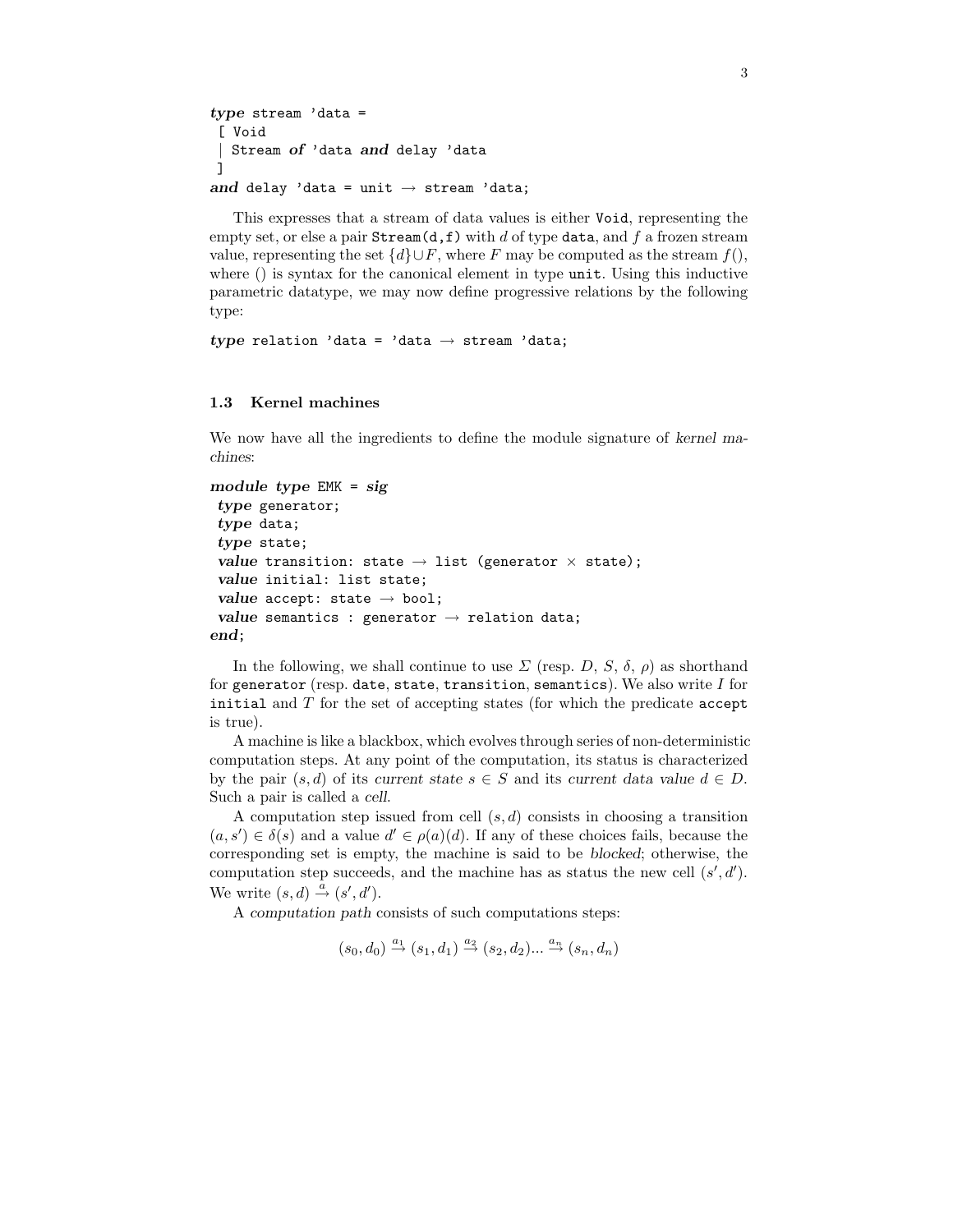The computation is said to be accepting whenever  $s_0 \in I$  and  $s_n \in T$ , in which case we say that the machine accepts input  $d_0$  and computes output  $d_n$ . Remark that  $(d_0, d_n)$  belongs to the graph of the composition of relations labeling the path:  $\rho(a_1) \circ \rho(a_2) \circ ... \rho(a_n)$ .

We have thus a very general model of relational calculus. Our machines compute relations over the data domain  $D$ , and we shall thus speak of  $D$ -machines. The "machine language" has for instructions the action generators. Actions compose by computation. Furthermore, a high level programming language for relational calculus may be designed as an action calculus. The obvious point of departure for this calculus is to consider regular expressions, in other words the free Kleene algebra generated by the set of generators. We know from automata theory various translations from regular expressions to finite-state automata. Every such translation gives us a compiler of our action algebra into the control components of our machines:  $S$ ,  $\delta$ , I and T. The data components, D and  $\rho$ , offer a clean mathematical abstraction over the imperative paraphernalia of classical automata: reading heads, tapes, etc. And we get immediately a programming language enriching the machine language of primitive actions by composition, iteration, and choice.

Indeed, a finite automaton over alphabet  $\Sigma$  is readily emulated by the machine with generator set  $\Sigma$  having its state transition graph as its control component, and having for data domain the free monoid of actions Σ<sup>∗</sup> . Each generator a is interpreted in the semantics as the (functional) relation  $\rho(a) = L_a^{-1} =_{def}$  $\{(a \cdot w, w) \mid w \in \Sigma^*\}$  which "reads the input tape". And indeed the language recognized by the automaton is retrieved as the composition of actions along all accepting computations. Here the data computation is merely a trace of the different states of the "input tape".

This example is a simple one, and data computation is deterministic, since  $\rho(a)$  is a partial function. We may say that such a machine is "data driven". Control will be deterministic too, provided the underlying automaton is deterministic, since every  $\delta(s)$  will then have a unique non-blocking transition. But remark that the same control component may be associated with different semantics. For instance, with  $\rho(a) = R_a =_{def} \{(w, w \cdot a) \mid w \in \Gamma^*\}$ , the machine will enumerate with its accepting computations the regular language recognized by the automaton.

Let us now turn towards the action calculus.

# 2 Actions

Actions may be composed. We write  $A \cdot B$  for the composition of actions A and B. This corresponds to the composition of the underlying relations.

Actions may be iterated. We write  $A^+$  for the iteration of action A. This corresponds to the transitive closure of the underlying relation. We postulate an identity action 1 corresponding to the underlying identity relation.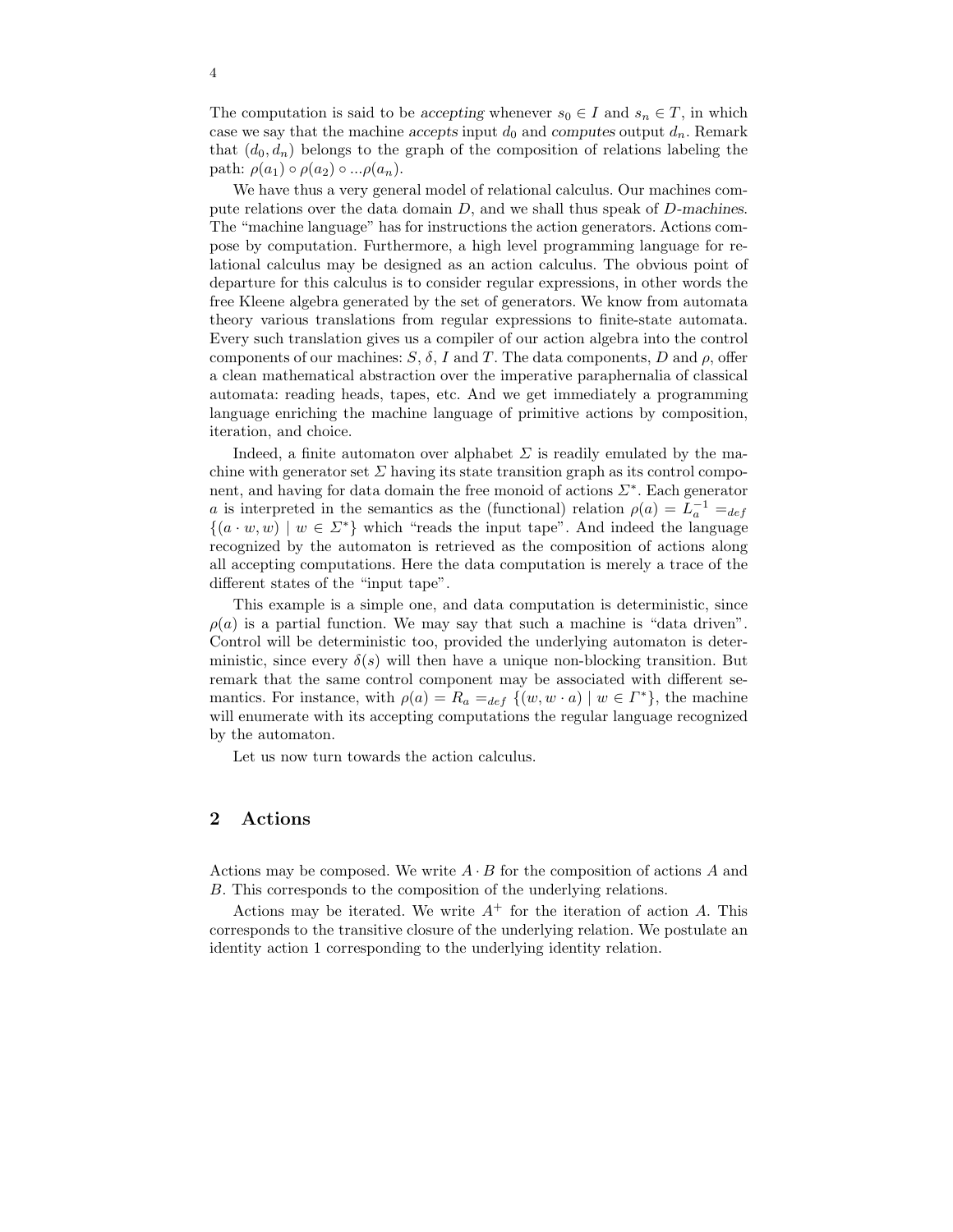Actions may be summed. We write  $A + B$  for the sum of actions A and B. This corresponds to the union of the underlying relations. We note  $A^*$  for  $1+A^+$ . We also postulate an empty action 0.

The algebraic structure of actions is that of a composition monoid:

$$
(A \cdot B) \cdot C = A \cdot (B \cdot C)
$$

$$
A \cdot 1 = 1 \cdot A = A
$$

and for union, an idempotent abelian monoid:

$$
(A + B) + C = A + (B + C)
$$

$$
A + B = B + A
$$

$$
A + 0 = 0 + A = A
$$

$$
A + A = A
$$

verifying distributivity:

$$
A \cdot (B + C) = A \cdot B + A \cdot C
$$

$$
(A + B) \cdot C = A \cdot C + B \cdot C
$$

$$
A \cdot 0 = 0 \cdot A = 0
$$

and thus, so far actions form an idempotent semiring. Defining  $A \leq B =_{def}$  $A + B = B$ , the partial ordering  $\leq$  makes the algebra of actions an upper semilattice.

As for iteration (which will be interpreted over relations by transitive-reflexive closure), we follow Pratt [15] in adding implications between actions, in order to get an algebraic variety (as opposed to Kleene algebras, which only form a quasi variety, i.e. need conditional identities for their complete axiomatisation). Thus we postulate  $\leftarrow$  and  $\rightarrow$ , corresponding to relational semi-complements:

$$
\rho \to \sigma = \{(v, w) \mid \forall u \ u \rho v \Rightarrow u \sigma w \}
$$

$$
\sigma \leftarrow \rho = \{(u, w) \mid \forall v \ w \rho v \Rightarrow u \sigma v \}
$$

and we axiomatise actions as residuation algebras, following Kozen [14]:

$$
A \cdot C \leq B \Leftrightarrow C \leq A \to B
$$
  

$$
C \cdot A \leq B \Leftrightarrow C \leq B \leftarrow A
$$

or alternatively we may replace these two equivalences by the following equational axioms:

$$
A \cdot (A \to B) \le B
$$

$$
(B \leftarrow A) \cdot A \le B
$$

$$
A \to B \le A \to (B + C)
$$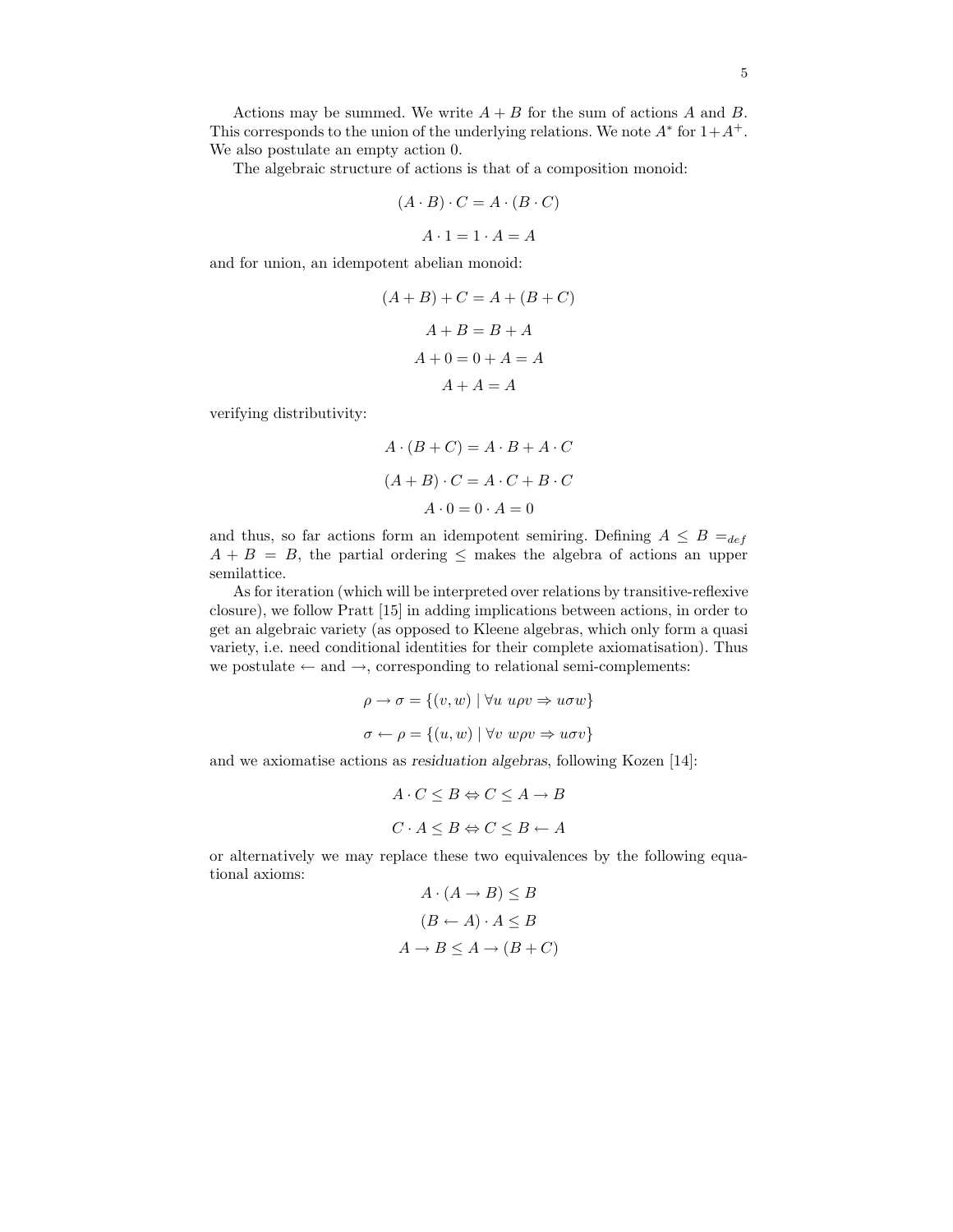$$
B \leftarrow A \le (B + C) \leftarrow A
$$

$$
A \le B \rightarrow (B \cdot A)
$$

$$
A \le (A \cdot B) \leftarrow B
$$

We may now get Pratt's action algebras by axiomatizing iteration as pure induction:

$$
1 + A + A^* \cdot A^* \le A^*
$$

$$
(A \to A)^* = A \to A
$$

$$
(A \leftarrow A)^* = A \leftarrow A
$$

The residuation/implication operations may be seen as the right interpolants to extend conservatively Kleene algebras to the variety of action algebras. Regular expressions and their compilation extend gracefully to action expressions, and the residuation operations correspond to Brzozowki's derivatives.

Furthermore, following Kozen [14], we may wish to enrich our actions with a multiplicative operation ∩, corresponding to relation intersection, verifying lower semilattice axioms:

$$
(A \cap B) \cap C = A \cap (B \cap C)
$$

$$
A \cap B = B \cap A
$$

$$
A \cap A = A
$$

and completing to a lattice structure with:

$$
A + (A \cap B) = A
$$

$$
A \cap (A + B) = A
$$

obtaining thus Kozen's action lattices, the right structure for matrix computation.

We remark that such structures go in the direction of logical languages, since union, intersection and residuation laws are valid Heyting algebras axioms. We are still far from the complete Boolean algebra structure of relations, though.

# 3 Behaviour and interfaces

We recall that we defined above the accepting computations of a machine, and for each such computation its compound action, obtained by composing the generating relations of each computation step. Let us call behaviour of a machine  $M$  the set of all such compound actions, noted  $|M|$ .

Now we define the *characteristic relation* of a machine  $M$  as the union of the semantics of its behaviour:

$$
||\mathcal{M}|| = \bigcup_{a \in |\mathcal{M}|} \rho(a)
$$

Characteristic relations are the relational interpretation over the data domain D of the action langage recognized by the underlying automaton. They allow us to compose our machines in modular fashion.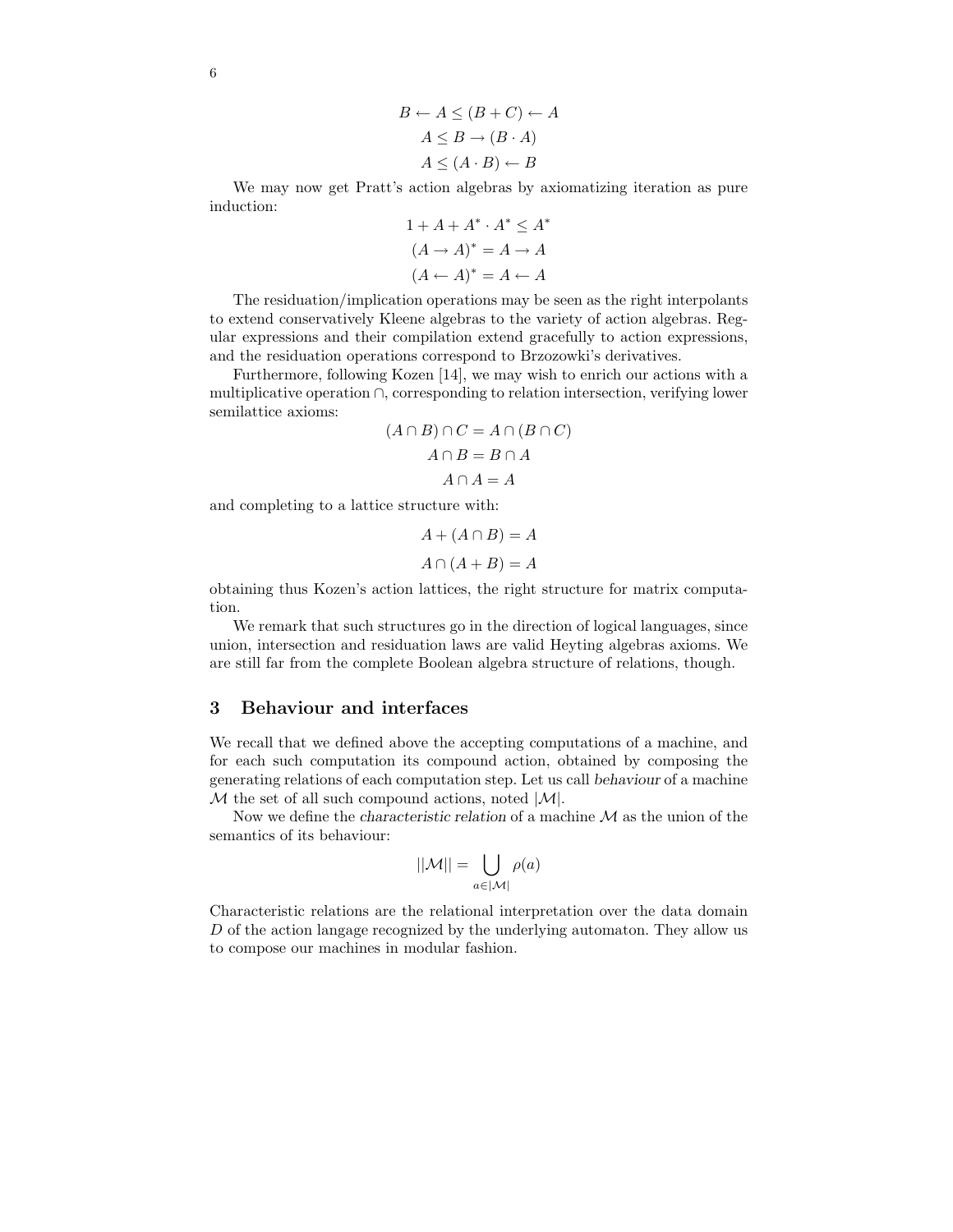#### 3.1 Modular construction of machines

Now that we understand that a  $D$ -machine implements a relation over  $D$ , we may compose machines vertically, as follows. Let  $A$  be a (non-deterministic) automaton over alphabet  $\Sigma$ , and for every  $a \in \Sigma$  let  $\mathcal{N}_a$  be a D-machine over some generator set  $\Sigma_a$ . We may now turn A into a D-machine over generator set  $\Sigma$  by taking  $\mathcal A$  as its control component, and extending it by a data component having as semantics the function mapping  $a \in \Sigma$  to  $||\mathcal{N}_a||$ .

We may thus construct large machines from smaller ones computing on the same data domain. A typical example of application for computational linguistics is to do morphological treatment (such as segmentation and tagging of some corpus) in a lexicon-directed way. The alphabet  $\Sigma$  defines the lexical categories or parts of speech, each machine  $\mathcal{N}_a$  implements access to the lexicon of category  $a$ , the automaton  $A$  defines the morphological geometry, and the composite machine M implements a lexicon-directed parts-of-speech tagger. By appropriate extension of the lexicon machines  $\mathcal{N}_a$ , morpho-phonemic treatment at the junction of the words may be effected, such as complete sandhi analysis for Sanskrit [11, 12].

#### 3.2 Interfaces

What we described so far is the Eilenberg machine kernel, consisting of its control and data elements. We may complete this description by an interface, composed of an input domain  $D_$ , an output domain  $D_+$ , an input relation  $\phi_-$  and an output relation  $\phi_+$ . A machine M completed by this interface I defines a relation  $\phi(M, I) : D_- \to D_+$  by composition:

$$
\phi(M,I) = \phi_- \circ ||\mathcal{M}|| \circ \phi_+
$$

### 4 Finite machines

We shall now present an important special case of machines which exhibit a finite behaviour.

The relation  $\rho: D \to D'$  is said to be locally finite if for every  $d \in D$  the set  $\rho(d)$  is finite. The machine M is said locally finite if every relation  $\rho(a)$  is locally finite [9]. The machine  $M$  is said nœtherian if all its computations are finite in length.

We remark that a machine is notherian when its data domain  $D$  is a wellfounded ordering for the order relation > generated by:

$$
d > d' \iff \exists a \in \Sigma \ d' \in \rho(a)(d)
$$

Indeed, if there existed an infinite computation, there would exist an infinite sub-sequence going through the same state. But the converse is not true, since a machine may terminate for a reason depending of its control.

Finally, we say that a machine is finite if it is locally finite and nœtherian.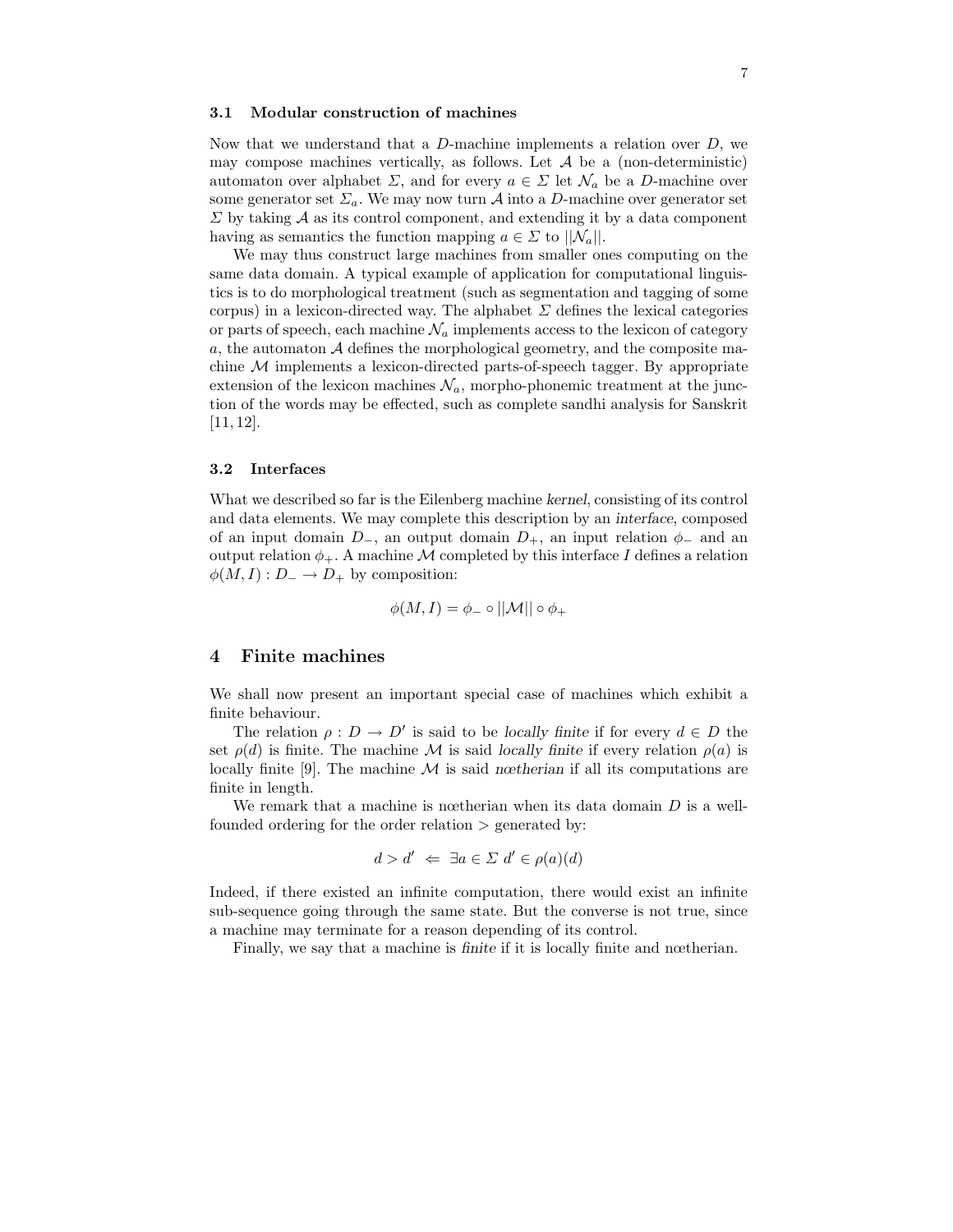We say that a machine is sequential [8] iff for each cell value  $(s, d)$  occurring in a computation there exists at most one computation transition issued from it, i.e. if  $\delta(s)$  is a set of pairs  $\{(\rho_1, s_1),(\rho_2, s_2), \ldots, (\rho_n, s_n)\}$  such that for at most one  $1 \leq k \leq n$  the set  $\rho_k(d)$  is non empty, and if such k exists then  $\rho_k(d)$  is a singleton. This condition demands that on one hand the transition relation of the underlying automaton is a partial function, that is the automaton must be deterministic, and on the other hand that the relations leading out of a state s be partial functions over the subset of  $D$  which is reachable by computation leading to s. We remark that a sequential machine may nevertheless generate several solutions, since a terminal cell is not necessarily blocking further computation.

#### 4.1 Examples

Non deterministic finite automata Let us consider a non-deterministic automaton A with parameters  $(S, I, T, \delta)$ . We construct an Eilenberg machine M solving the word problem for the rational language  $|\mathcal{A}|$  recognized by the automaton. M has  $\Sigma$  for generating set, and it takes A for its control component. For the data component, we take  $D = \Sigma^*$ , and the semantics is  $\rho(a) = L_a^{-1} =_{def}$  $\{(a \cdot w, w) \mid w \in \Sigma^*\},\$ as explained above.

We may check that  $\rho(w) = 1$  iff  $w \in |\mathcal{A}|$ . It is easy to check that M is finite, since data decreases in length, and semantics is a partial function. When  $A$  is a deterministic automaton,  $M$  is a sequential machine.

Another machine with the same control component may be defined to enumerate all the words in set  $|\mathcal{A}|$ . In general it will neither be finite, nor sequential.

Rational transducers Let  $\Sigma$  and  $\Gamma$  be two finite alphabets. A transducer  $A: \Sigma \Rightarrow \Gamma$  is similar to a (non-deterministic) automaton, whose transitions are labeled with pairs of words in  $D = \Sigma^* \times \Gamma^*$ . Let  $\Omega$  be the (finite) set of labels occurring as labels of the transitions of  $A$ . The transition graph of  $A$  may thus be considered as an ordinary non-deterministic automaton over generator alphabet  $\Omega$ , and constitutes the control component of the machines we shall define to solve various transductions tasks.

We recall that a transducer "reads its input" on an input tape representing a word in Σ<sup>∗</sup> and "prints its output" on an output tape representing a word in  $\Gamma^*$ . On transition  $(w, w')$  it reads off w on the input tape, and if successful appends w' to its output tape. If by a succession of transitions starting from an initial state with input  $i$  and empty output it reaches an accepting state with empty input and output  $o$ , we say that  $(i, o)$  belongs to the rational relation in  $\Sigma \Rightarrow \Gamma$  recognized by the transducer A, which we shall write |A|. We shall now solve various decision problems on  $|\mathcal{A}|$  using machines which use  $\mathcal A$  for control and D for data, but replace the tapes by various semantic functions:

- 1. Recognition. Given  $(w, w') \in D$ , decide whether  $(w, w') \in |\mathcal{A}|$ .
- 2. Synthesis. Given  $w \in \Sigma^*$ , compute its image  $|\mathcal{A}|(w) \subset \Gamma^*$ .
- 3. Analysis. Given  $w \in \Gamma^*$ , compute the inverse image  $|\mathcal{A}^{-1}|(w) \subset \Sigma^*$ .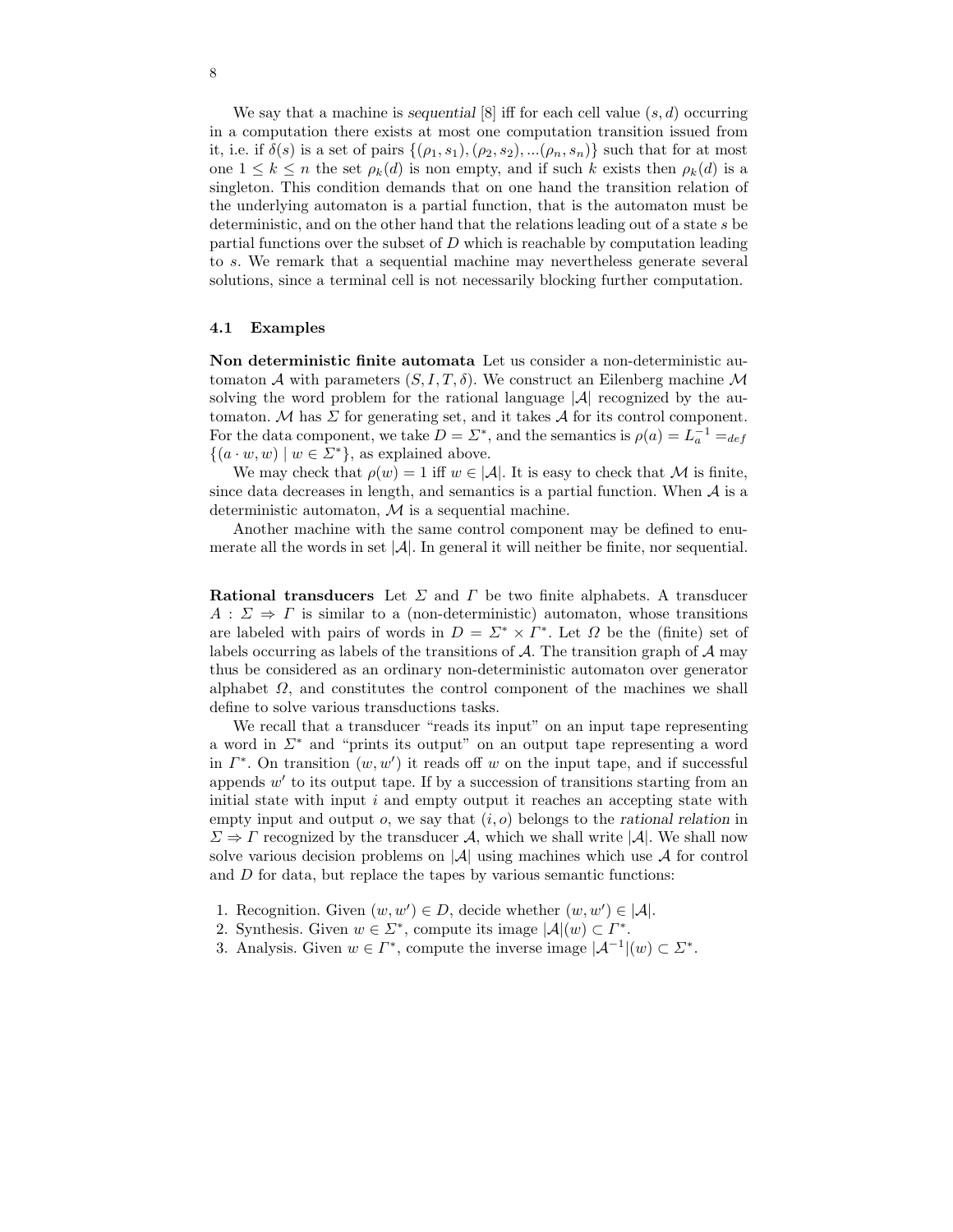Recognition. The semantics  $\rho$  is defined by  $\rho(\sigma, \gamma) = L_{\sigma}^{-1} \times L_{\gamma}^{-1}$ . Like for ordinary automata we obtain a finite machine, provided the transducer has no transition labeled  $(\epsilon, \epsilon)$ , since at least one of the two lengths decreases. We choose as interface  $D_- = \Sigma^* \times \Gamma^*$ ,  $\phi_- = Id_{\Sigma^* \times \Gamma^*}$ ,  $D_+ = 0, 1, \phi_+(w, w') = 1$  iff  $w=w'=\epsilon.$ 

Synthesis. The semantics  $\rho$  is defined by  $\rho(\sigma, \gamma) = L_{\sigma}^{-1} \times R_{\gamma}$ , with  $R_{\gamma} =_{def}$  $\{(w, w \cdot \gamma) \mid w \in \Gamma^*\}.$  We choose as interface  $D_- = \Sigma^*, \phi_- = \{(w, (w, \epsilon)) \mid w \in \Gamma\}$  $\Sigma^*$ ,  $D_+ = \Gamma^*, \phi_+ = \{(\epsilon, w'), w'\} \mid w' \in \Gamma^*\}.$  We get  $|\mathcal{A}| = \phi_- \circ ||\mathcal{M}|| \circ \phi_+.$ Such a machine is locally finite, since relations  $L_{\sigma}^{-1}$  and  $R_{\gamma}$  are partial functions. However, it may not be nœtherian, since there may exist transitions labeled with actions  $(\epsilon, w)$ . Actually the machine is nœtherian iff cycles of such transitions do not occur, iff the set  $|\mathcal{A}|(w)$  is finite for every  $w \in \mathbb{Z}^*$  [16].

Analysis. Symmetric to synthesis, replacing  $L_{\sigma}^{-1}$  by  $R_{\sigma}$  and  $R_{\gamma}$  by  $L_{\gamma}^{-1}$ .

**Oracle machines** Let  $D$  be an arbitrary set, and  $P$  an arbitarry predicate over D. We consider the relation  $\rho$  over D defined as the restriction of identity to the data elements verifying  $P: \rho(d) = \{d\}$  if  $P(d), \rho(d) = \emptyset$  otherwise. We define in a canonical way the machine whose control component is the automaton  $\mathcal A$ with two states  $S = \{0, 1\}$ ,  $I = \{0\}$  and  $T = \{1\}$ , and transition function  $\delta$ defined by  $\delta(0) = \{(\rho, 1)\}\$ and  $\delta(1) = \emptyset$ . This machine is a sequential finite machine, that decides in one computational step whether its input verifies P. Our restriction of Eilenberg machines to computable relations limits such oracles to recursive predicates, but of arbitrary complexity. More generally, our machines recursively enumerate arbitrary recursively enumerable sets, and are therefore Turing complete.

# 5 Reactive engine

We may simulate the computations of a finite Eilenberg machine by adapting the notion de reactive engine of the Zen library [10–12, 16].

#### 5.1 The depth-first search reactive engine

```
module Engine (Machine: EMK) = struct
open Machine;
type choice = list (generator \times state);
(* We stack backtrack choice points in a resumption *)
type backtrack =
[ React of data and state
  Choose of data and choice and delay data and state
]
and resumption = list backtrack;
```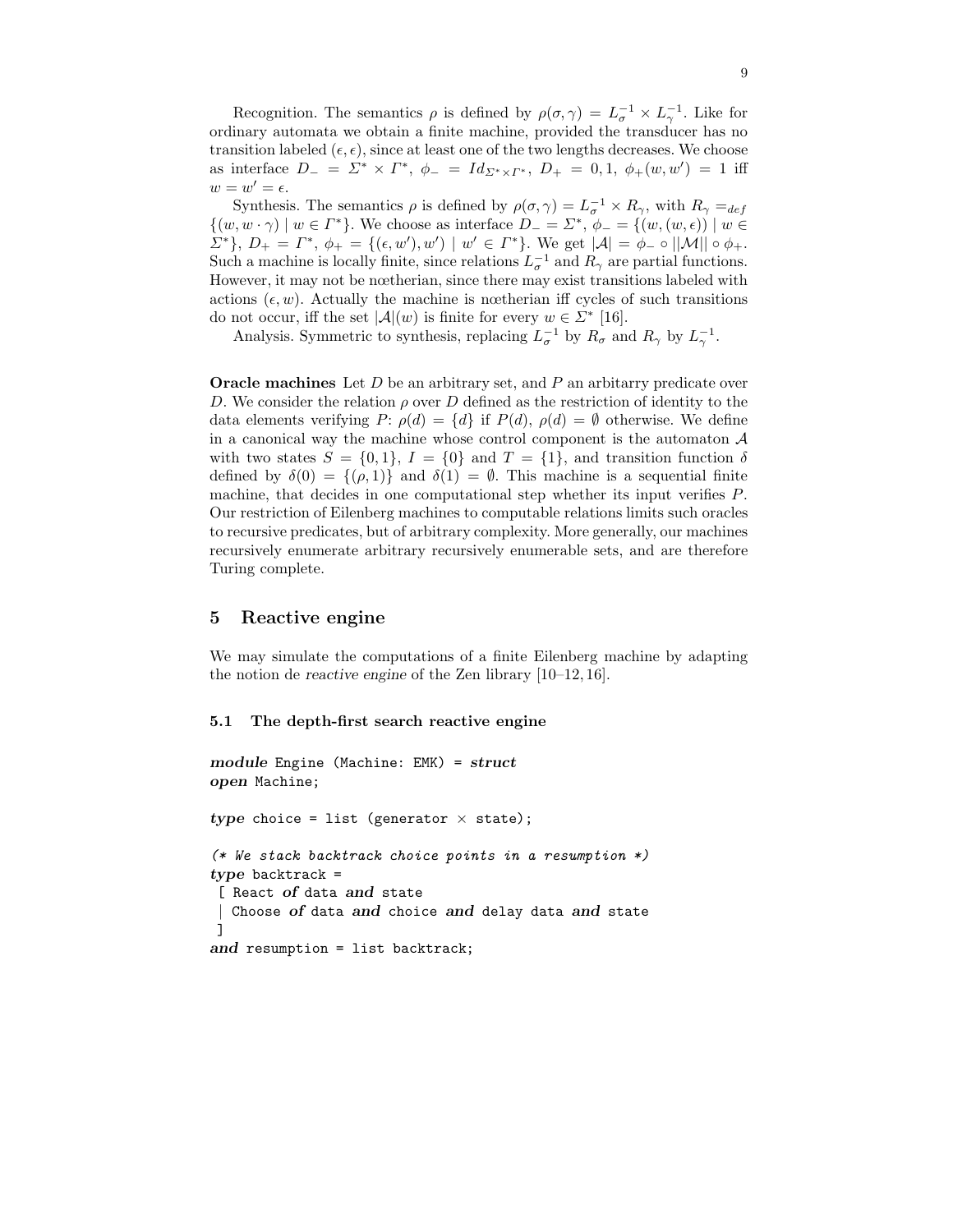```
(* The 3 internal loops of the reactive engine *)(* react: data \rightarrow state \rightarrow resumption \rightarrow stream data *)
value rec react d q res =
let ch = transition q in
 (* we need to compute [choose d ch res] but first
    we deliver data [d] to the stream of solutions when [q] is accepting *)if accept q
   then Stream d (fun () \rightarrow choose d ch res) (* Solution d found *)
   else choose d ch res
(* choose: data \rightarrow choice \rightarrow resumption \rightarrow stream data *)
and choose d ch res =
match ch with
[[] \rightarrow \text{resume res}]| [ (g, q') :: rest ] \rightarrow match semantics g d with
              [ Void \rightarrow choose d rest res
              | Stream d' del \rightarrow react d' q' [ Choose d rest del q' :: res ]
              ]
]
(* The scheduler which backtracks in depth-first exploration *)
(* resume: resumption \rightarrow stream data *)
and resume res =
match res with
[[] \rightarrow Void| [ React d q :: rest ] \rightarrow react d q rest
\vert [ Choose d ch del q' :: rest ] \rightarrowmatch del () with (* we unfreeze the delayed stream of solutions *)
   [ Void \rightarrow choose d ch rest (* finally we look for next pending choice *)
   | Stream d' del' \rightarrow react d' q' [ Choose d ch del' q' :: rest ]
  ]
]
;
(* Note that these are just loops, since the recursive calls are terminal *)(* Simulating the characteristic relation: relation data *)
value simulation d =
let rec init_res l acc =
 match l with
  [[] \rightarrow acc| [ q :: rest ] \rightarrow init\_res \, rest [ React d q :: acc ]
 ] in
```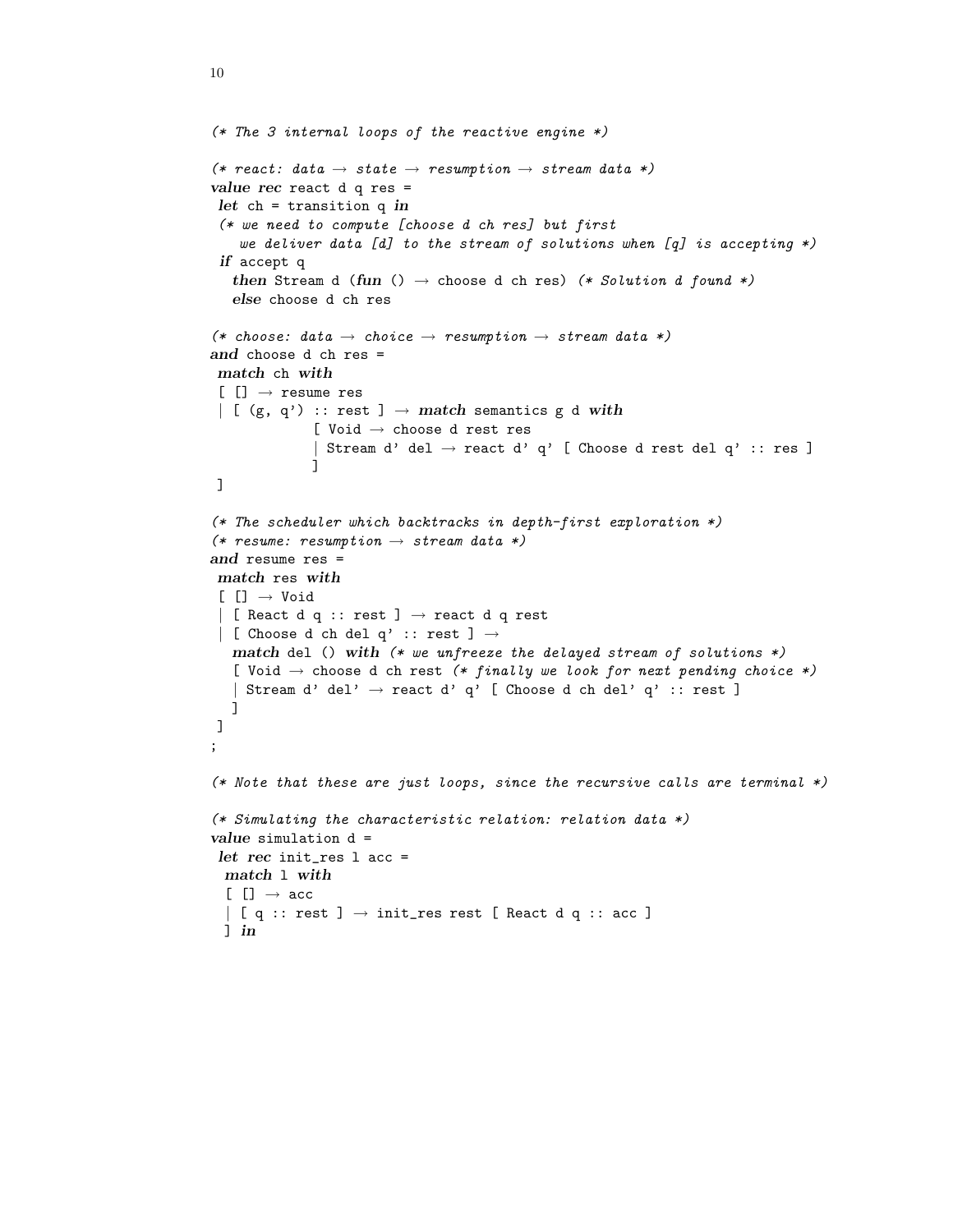resume (init\_res initial []) ;

end; (\* module Engine \*)

#### 5.2 Correctness, completeness, certification

Benoît Razet showed in [17] a formal proof of correctness and completeness of the simulation of a finite machine by the above reactive engine. Furthermore, it is possible to extract mechanically from this proof ML algorithms identical to the ones we showed above.

#### 5.3 A General reactive engine, driven by a strategy

When a machine is not finite, and in particular when there are infinite computation paths, the bottom-up engine above may loop, and the simulation is not complete. In order to remedy this, we shall change the fixed last-in first-out policy of resumption management, and replace it by a more general strategy given as a parameter of the machine.

```
open Eilenberg;
```

```
module Engine (Machine: EMK) = struct
open Machine;
type choice = list (generator \times state);
(* We separate the control choices and the data relation choices *)type backtrack =
[ React of data and state
  Choose of data and choice
  Relate of stream data and state
]
;
```
Now resumption is an abstract data type, given in a module Resumption, passed as argument to the Strategy functor, generalizing a backtrack stack.

```
module Strategy (* resumption management *)
 (Resumption : sig
   type resumption;
   value empty: resumption;
   value pop: resumption \rightarrow option (backtrack \times resumption);
   value push: backtrack \rightarrow resumption \rightarrow resumption;
end =
struct
```
open Resumption;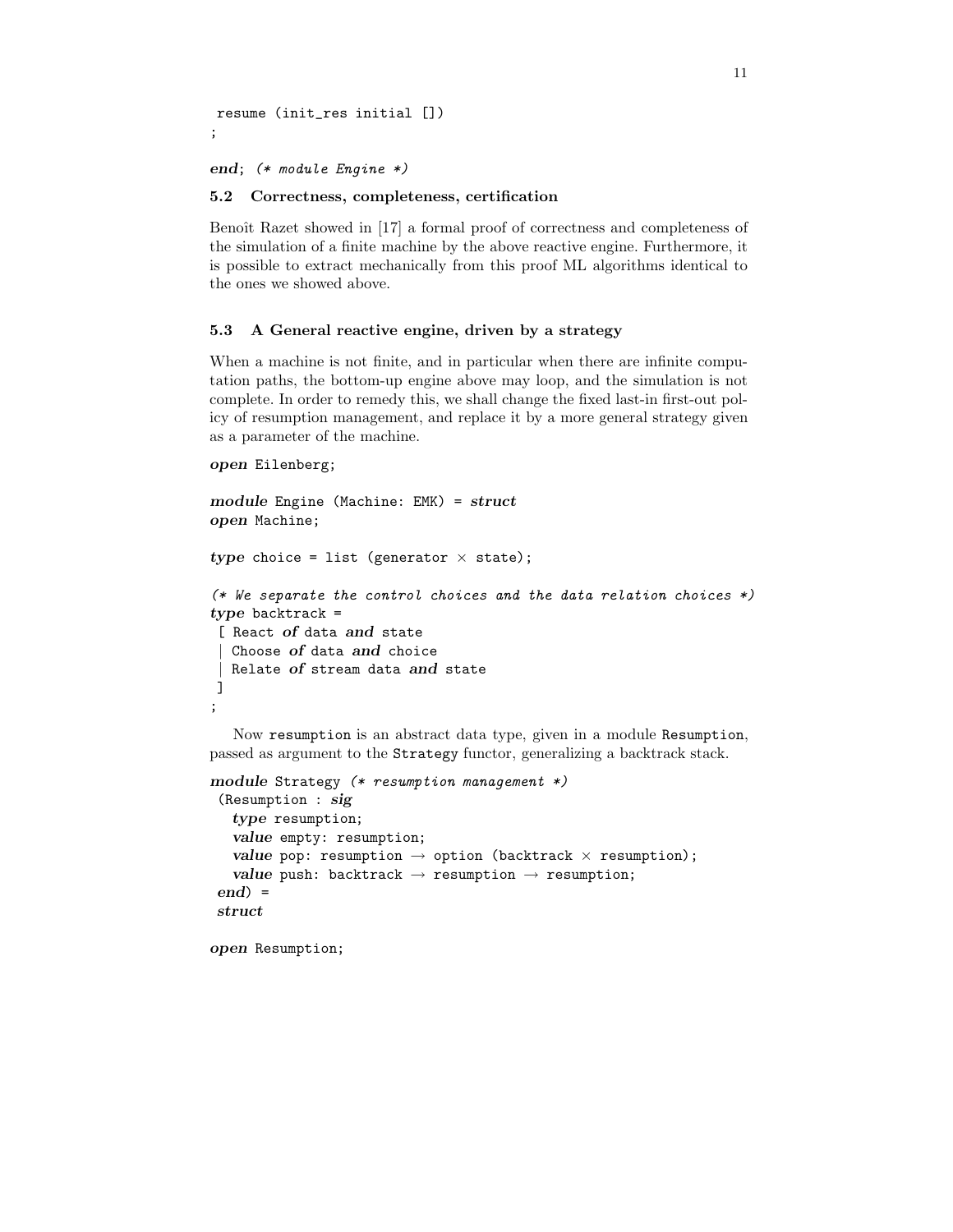Now we define a more parametric reactive engine, using an exploration strategy as parameter.

```
(* react: data \rightarrow state \rightarrow resumption \rightarrow stream data *)
value rec react d q res =
 let ch = transition q inif accept q (* Solution d found? *)then Stream d (fun () \rightarrow resume (push (Choose d ch) res))
   else resume (push (Choose d ch) res)
(* choose: data \rightarrow choice \rightarrow resumption \rightarrow stream data *)
and choose d ch res =
match ch with
 [[] \rightarrow \text{resume res}]| [ (g, q') :: rest ] \rightarrowlet res' = push (Choose d rest) res in
  relate (semantics g d) q' res'
]
(* relate: stream data \rightarrow state \rightarrow resumption \rightarrow stream data *)
and relate str q res =
match str with
 [ Void → resume res
 | Stream d del \rightarrow let str = del () in
                    resume (push (React d q) (push (Relate str q) res))
]
(* resume: resumption \rightarrow stream data *)
and resume res =
match pop res with
 [ None → Void
 | Some (b, rest) \rightarrowmatch b with
   [ React d q \rightarrow react d q rest
   | Choose d ch \rightarrow choose d ch rest
   | Relate str q \rightarrow relate str q rest
   ]
]
;
(* characteristic_relation: relation data *)
value simulation d =
 let rec init_res l acc =
   match l with
   [[] \rightarrow acc| [ q :: rest ] \rightarrow init_res rest (push (React d q) acc)
```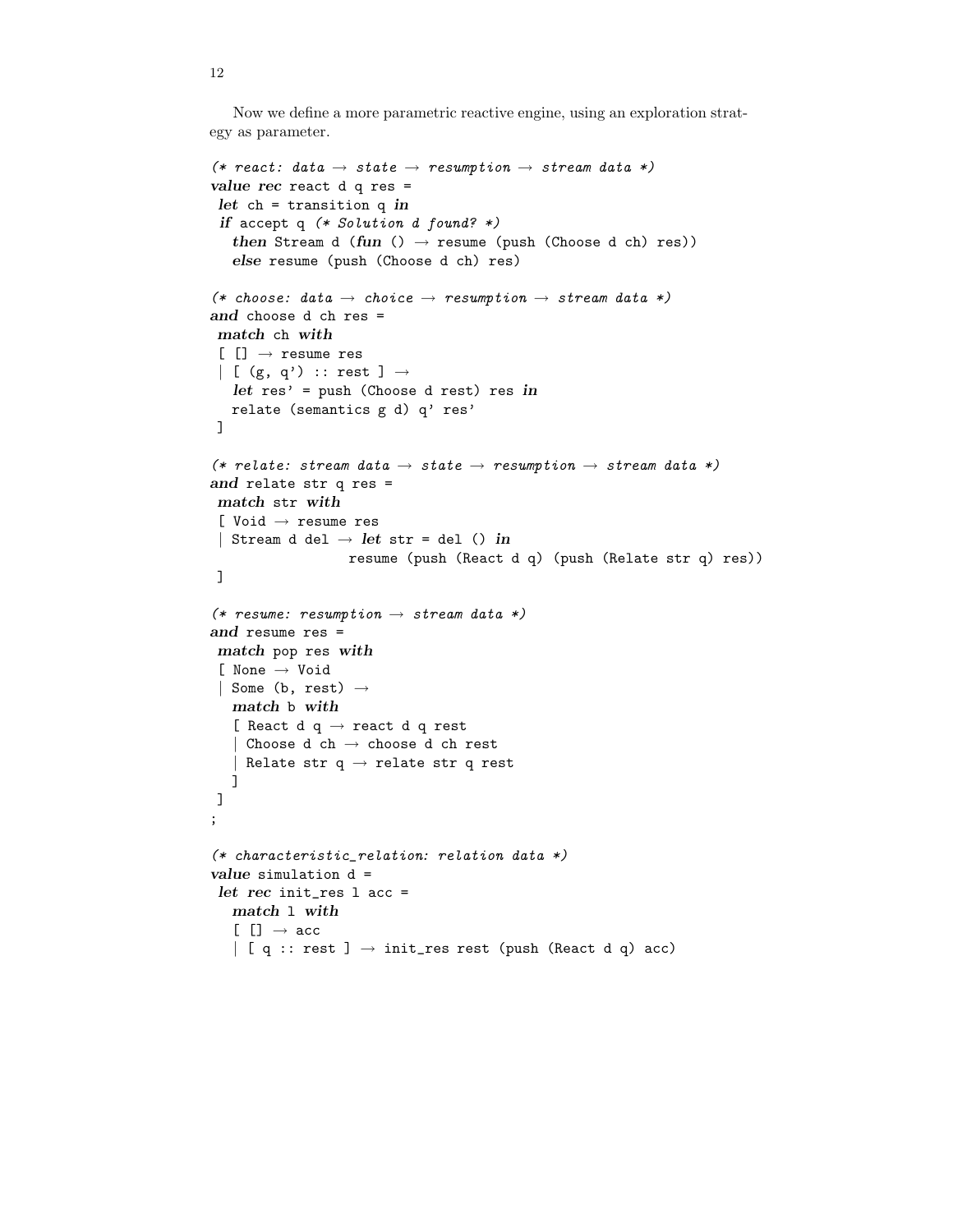```
] in
resume (init_res initial empty)
;
```

```
end; (* module Strategy *)
```
### 5.4 A few typical strategies

We now give a few variations on search strategies. First of all, we show how the original depth-first reactive engine may be obtained by a DepthFirst strategy module, adequate for Finite Eilenberg Machines.

```
module DepthFirst = struct
 type resumption = list backtrack;
 value empty = [];
 value push b res = [b :: res];
 value pop res =
   match res with
   \lceil \lceil \cdot \rceil \rceil \rightarrow \text{None}| [ b :: rest ] \rightarrow Some (b, rest)
   ];
end; (* module DepthFirst *)
```
Next we examine the special case of sequential machines, where computations are deterministic. The following simple Seq tactic is adapted to this case.

```
module Seq = struct
```

```
type resumption = list backtrack;
 value empty = [];
 value push b res =
   match b with
   [ React \Box \rightarrow [ b :: res ]
     Choose \Box \rightarrow [b] (* cut : the list contains only one element *)
    | Relate \overline{\phantom{a}} \overline{\phantom{a}} \rightarrow res (* no other delay *)
   ];
 value pop res =
   match res with
   [[] \rightarrow None| [ b :: rest ] \rightarrow Some (b, rest)
   ];
end; (* module Seq *)
```
Finally, we show how to simulate in a fair way a general machine with a Complete tactic, which scans the state space in a top-down boustrophedon manner.

```
module Complete = struct
type resumption = (list backtrack \times list backtrack);
```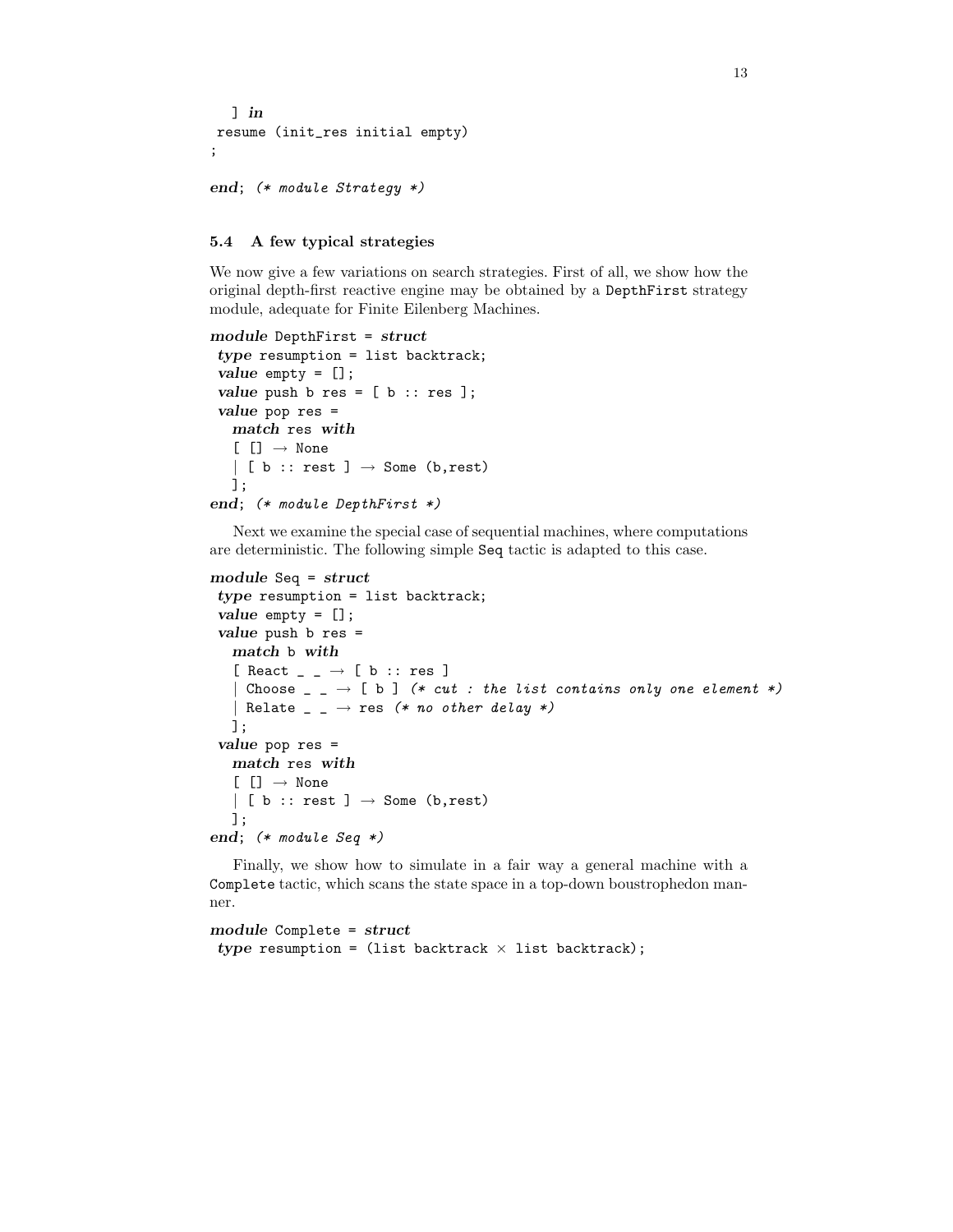```
value empty = ([], []);
 value push b res =
   let (left, right) = res in
   (left, [ b :: right ])
 ;
 value pop res =
   let (left, right) = res in
   match left with
   [ [] \rightarrow match right with
           [[] \rightarrow None| [ r :: rrest ] \rightarrow Some (r, (rrest,[]))
            ]
   \vert [ 1 :: lrest ] \rightarrow Some (1, (lrest, right))
   ]
 ;
end; (* module Complete *)
```
Now we may build the various modules encapsulating the various strategies.

```
module FEM = Strategy DepthFirst; (* The bottom-up engine *)module Sequential_Engine = Strategy Seq; (* The sequential engine *)
module Complete_Engine = Strategy Complete; (* The fair engine *)
```
end; (\* module Engine \*)

# 6 From regular expressions to automata

Our motivation here is the design of a language for describing the control part of Eilenberg machines. The control part of Eilenberg machines is a finite automaton. It leads us naturally to regular expressions and their translations into finite automata.

There have been more than 50 years of research on the problem of compilation (or translation) of regular expressions into automata. It started with Kleene who stated the equivalence between the class of languages recognized by finite automata and the class of languages defined by regular expressions. This topic is particularly fruitful because it has applications to string search algorithms, circuits, synchronous languages, computational linguistics, etc. This wide range of applications leads to several automata and regular expressions variants.

Usually, an algorithm compiling regular expressions into automata is described in an imperative programming style for managing states and edges: states are allocated, merged or removed and so on concerning the edges. Surprisingly it seems that there is an applicative manner for describing each of the well-known algorithms. This methodology leads to a formal definition of the algorithm exhibiting important invariants. Of course we are careful to maintain the theoretical complexity of the algorithms.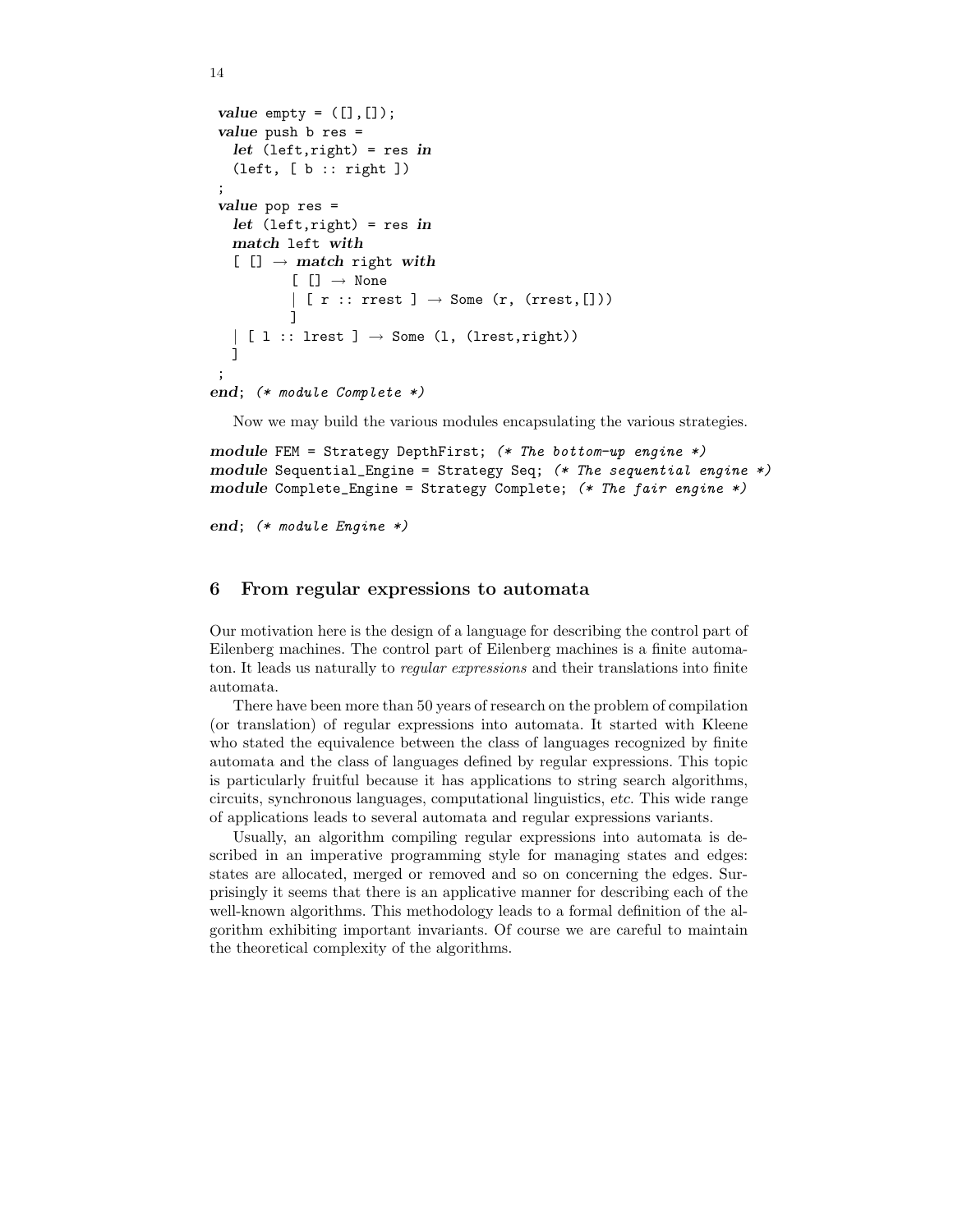We focus on fast translations, whose time complexity is linear or quadratic with respect to the size of the regular expression. First we present *Thompson's* algorithm [18] and then we review other algorithms that are concerned by our methodology.

Let us mention Brzozowski's algorithm [5] which translates a regular expression (even with boolean operators) into a *deterministic* automaton. Unfortunately, the complexity is theoretically exponential. Nevertheless, it introduced the notion of regular expression derivative which is a fundamental idea pervading other algorithms.

#### 6.1 Thompson's algorithm

Thompson presented his algorithm in 1968 and it is one of the most famous translations. It computes a finite non-deterministic automaton with  $\epsilon$ -moves in linear time.

Let us first define regular expressions as the following datatype:

```
type regexp 'a =
  [ One
   Symb of 'a
   Union of regexp 'a and regexp 'a
   Conc of regexp 'a and regexp 'a
   Star of regexp 'a
 ];
```

```
The constructor One of arity 0 is for the 1 element of the corresponding action
algebra. The following constructor Symb of arity 1 is the node for a generator.
The type for the generator is abstract as expressed by the type parameter 'a
in the definition. The two following constructors are Union and Conc of arity 2
and describe union and concatenation operations. The last constructor Star is
for the iteration or Kleene's star operator.
```
Now we have given the datatype for the input of our algorithm, let us present the datatype for the output (automata). We choose to implement states of the automaton with integers:

# $type$  state = int;

Automata obtained by Thompson's algorithm are non-deterministic and furthermore with  $\epsilon$ -moves. We shall implement the control graph of such nondeterministic automata as a list of fanout pairs associating a list of labeled transitions to a state. This amounts to encoding a set of edges  $s \stackrel{a}{\rightarrow} s'$  or triples  $(s, a, s')$  as an association list.

```
type fanout 'a = (state * list (label 'a * state))
and label 'a = option 'a
and transitions 'a = list (fanout 'a)
;
type automaton 'a = (state * transitions 'a * state);
```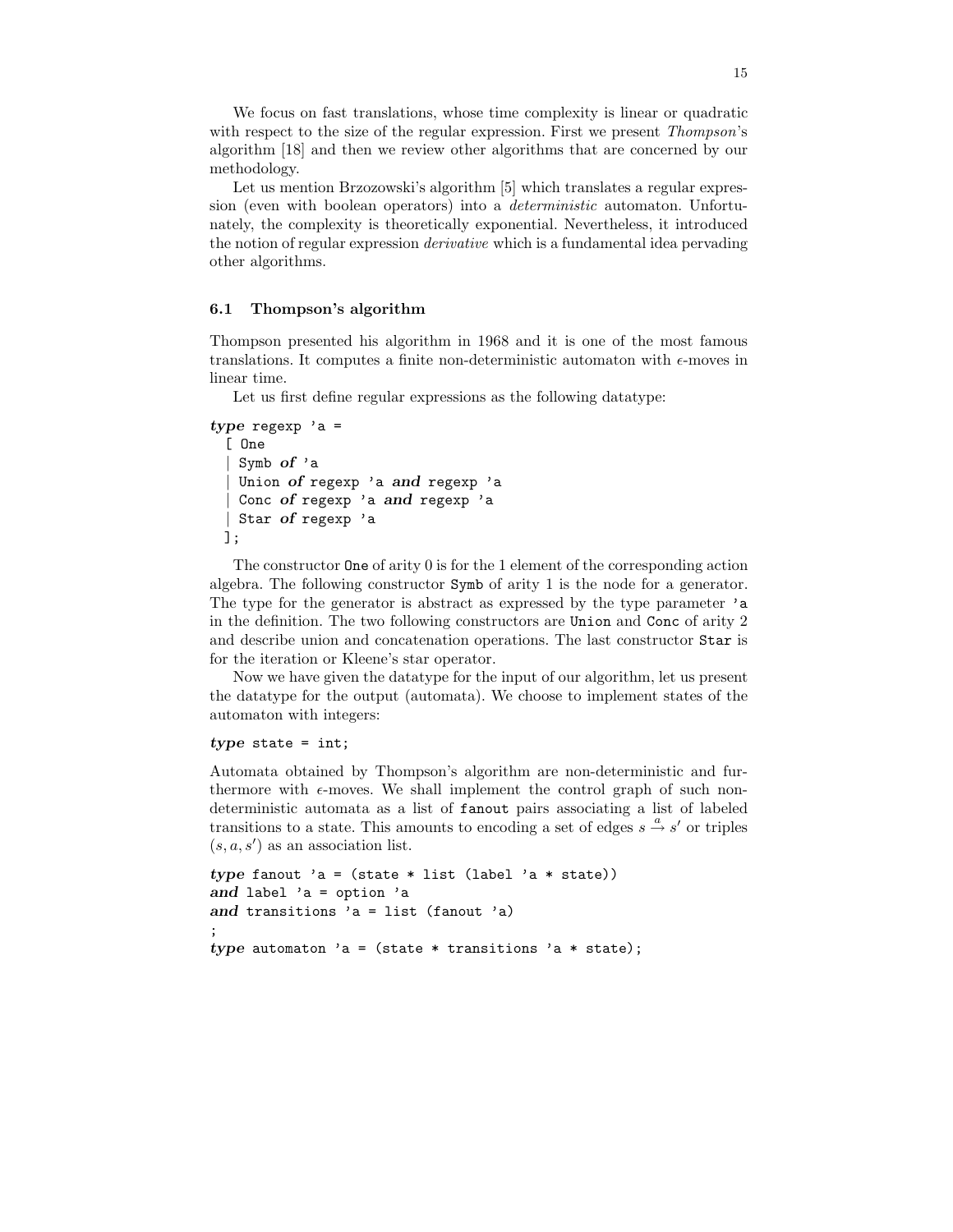A label is of type option 'a because it may be either an  $\epsilon$ -move of value None or a generator a of value Some a. Note that even if they are non-deterministic, the automata we consider have only one initial and one accepting state.

We shall instanciate the transition function of the control component of our machines by composing the transitions list component of the constructed automaton with the primitive List.assoc, as we shall show later in section 7.

Thompson's algorithm can be summarized very shortly in a graphical way:



The algorithm performs a recursive traversal of the expression and each case corresponds to a drawing. It is presented in the order of the datatype definition: 1, generator, union, concatenation and Kleene's star.

```
(* thompson: regexp 'a \rightarrow automaton 'a *)
value thompson e =
  let rec aux e t n =
    (* e is current regexp, t accumulates the state space,
       n is last created location *)
   match e with
    [ One \rightarrow let n1=n+1 and n2=n+2 in
             (n1, [ (n1, [ (None, n2) ]) :: t ], n2)
    | Symb s \rightarrow let n1=n+1 and n2=n+2 in
                (n1, [ (n1, [ (Some s, n2) ]) :: t ], n2)
    | Union e1 e2 \rightarrowlet (i1, t1, f1) = aux e1 t n in
      let (i2, t2, f2) = aux e2 t1 f1 inlet n1=f2+1 and n2=f2+2 in
      (n1, [ (n1, [ (None, i1); (None, i2) ]) ::
                  [ (f1, [ (None, n2) ]) ::
                  [ (f2, [ (None, n2) ] ) :: t2 ] ] ], n2)
    | Conc e1 e2 \rightarrowlet (i1,t1,f1) = aux e1 t n in
      let (i2, t2, f2) = aux e2 t1 f1 in
```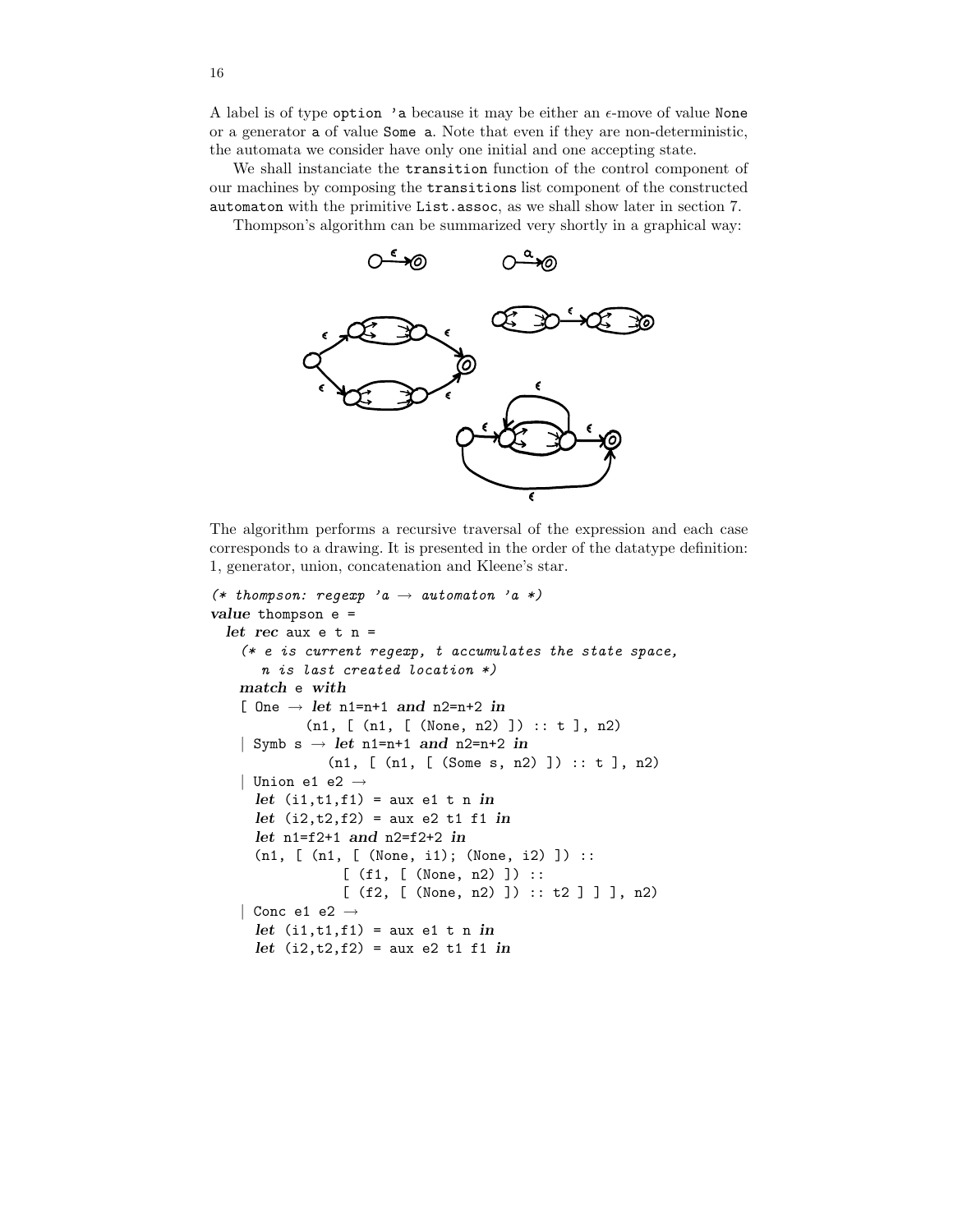```
(i1, [ (f1, [ (None, i2) ]) :: t2 ], f2)
   Star e1 \rightarrowlet (i1, t1, f1) = aux e1 t n in
    let n1=f1+1 and n2=f1+2 in
    let t1' = [ (f1, [ (None, i1); (None, n2) ] ) :: t1 ] in
    (n1, [ (n1, [ (None, i1); (None, n2) ]) :: t1' ], n2)
  ] in
aux e [] 0
```
The algorithm constructs the automaton from the regular expression with a single recursive traversal of the expression. States are created at each node encountered in the expression: each constructor creates 2 states except the concatenation Conc that does not create any state. Remark the invariant of the recursion: each regular subexpression builds an automaton  $(i, fan, f)$  with  $0 < i < f$  and  $dom(fan) = [k..f-1]$ . States are allocated so that disjoint subexpressions construct disjoint segments  $[i..f]$ . This invariant of the thompson function implies that we have to add finally a last (empty) fanout for the final state.

```
(*$~thompson_alg:~regexp~'a \rightarrow~automaton~'a~*)value thompson_alg e =
  let (i, t, f) = thompson e in
  (i, [(f, []): : t], f);
```
The function thompson\_alg implements Thompson's algorithm in linear time and space because it performs a unique traversal of the expression.

#### 6.2 Other algorithms

;

We have seen that Thompson's algorithm is linear and can be implemented in an applicative manner. Let us mention also Berry-Sethi's algorithm [3] that computes a non-deterministic automaton (without  $\epsilon$ -move), more precisely a Glushkov automaton. This construction is quadratic and we provided an implementation of it in ML [12]. In 2003, Ilie and Yu [13] introduced the Follow automata which are also non-deterministic automata. Champarnaud, Nicart and Ziadi showed in 2004 [6] that the Follow automaton is a quotient of the one produced by the Berry-Sethi algorithm (i.e. some states are merged together). They also provide an algorithm implementing the Follow construction in quadratic time. The applicative implementation of the Berry-Sethi algorithm may be extended to yield the Follow automaton. Also, in 1996 Antimirov proposed an algorithm [2] that compiles even smaller automata than the ones obtained by the Follow construction, provided the input regular expression is presented in star normal form (as described in [4]). The algorithm presented originally was polynomial in  $O(n^5)$  but Champarnaud and Ziadi [7] proposed yet another implementation in quadratic time.

It is possible to validate these various compiling algorithms using some of the algebraic laws of action algebras we presented in Section2. In particular, use of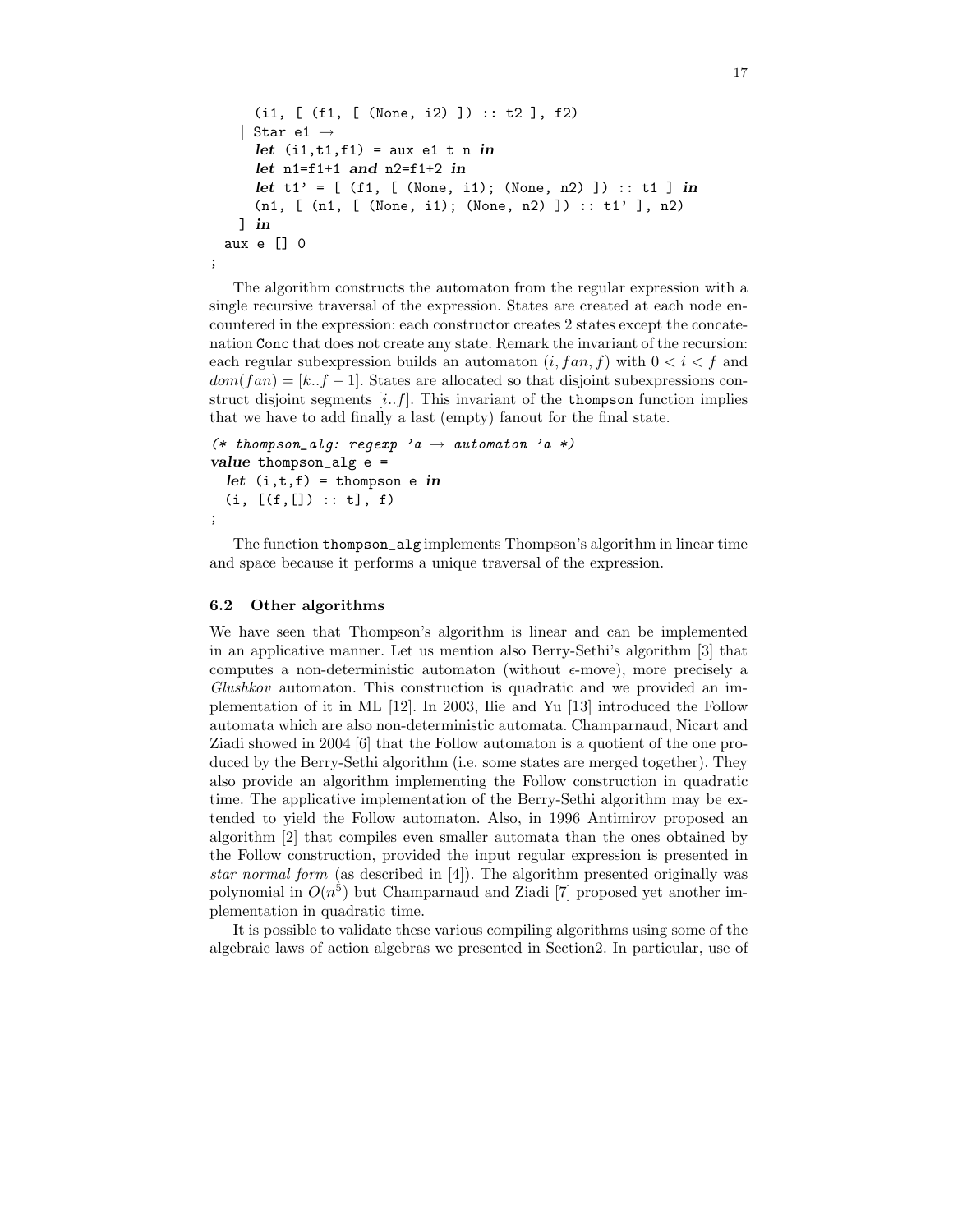idempotency to collapse states will indicate that the corresponding construction does not preserve the notion of multiplicity of solutions. Furthermore, such a notion of multiplicity, as well as weighted automata modeling statistical properties, generalise to the treatment of valuation semi-rings, for which Allauzen and Mohri [1] propose extensions of the various algorithms.

# 7 Working out an example

We briefly discussed above how to implement as a machine a finite automaton recognizing a regular language. We may use for instance Thompson's algorithm to compile the automaton from a regular expression defining the language. This example will show that recognizing the language and generating the language are two instances of machines which share the same control component, and vary only on the data domain and its associated semantics. Furthermore, we show in the recognition part that we may compute the multiplicities of the analysed string. However, note that this is possible because Thompson's construction preserves this notion of multiplicity.

Let us work out completely this method with the regular language defined by the regular expression  $(a^*b + aa(b^*))^*$ .

```
(* An example: recognition and generation of a regular language L *)
```

```
(* L = (a * b | aa(b) * ) * *)value exp =
 let a = Symb 'a' in
 let b = Symb 'b' in
 let astarb = Conc (Star a) b in
 let aabstar = Conc a (Conc a (Star b)) in
 Star (Union astarb aabstar)
;
value (i, fan, t) = thompson_alg exp;
value graph n = List.assoc n fan
;
value delay_eos = fun () \rightarrow Void
;
value unit_stream x = Stream x delay_eos
;
module AutoRecog = struct
type data = list char;
type state = int;
type generator = option char;
value transition = graph;
value initial = [i];
value accept s = (s = t);
```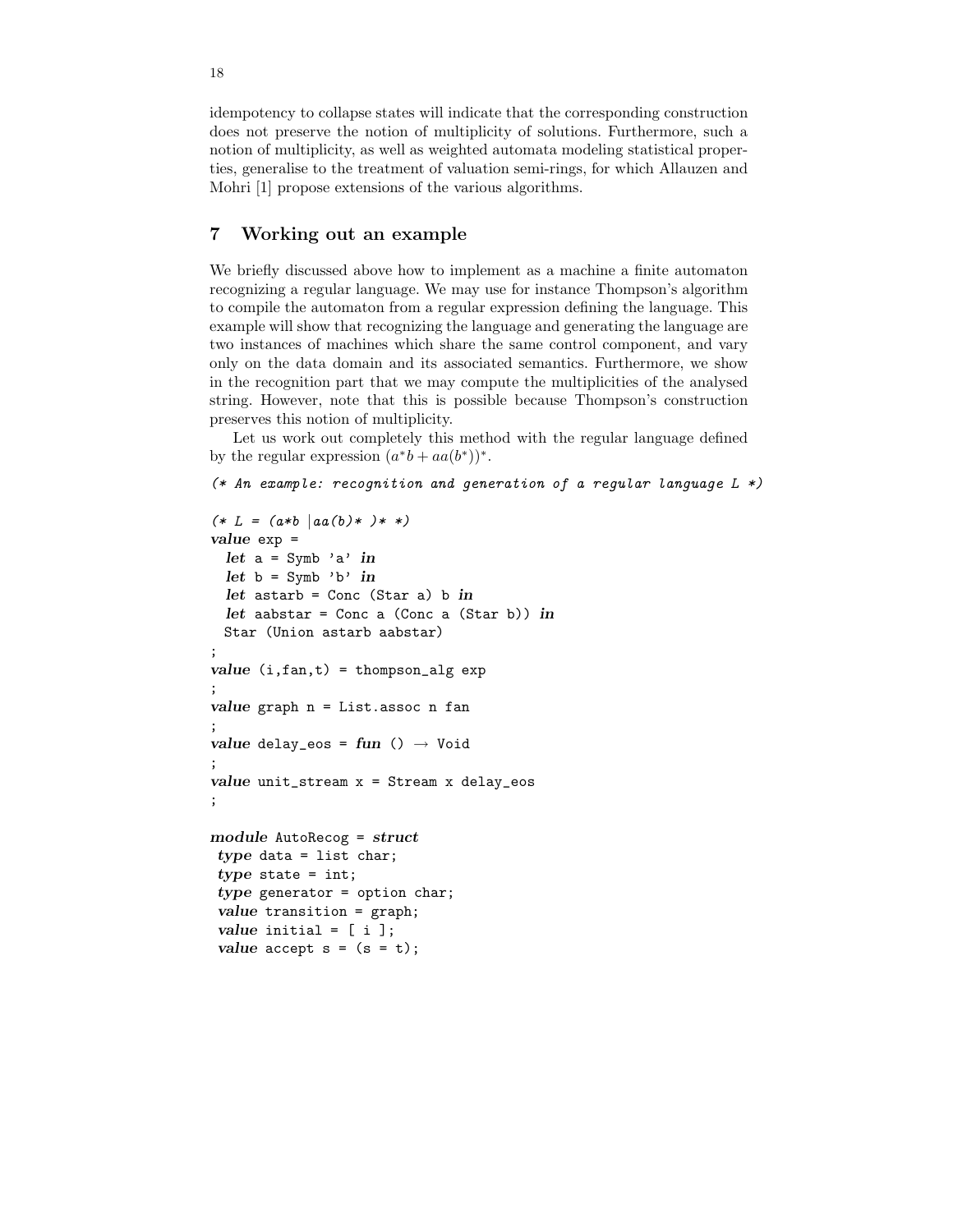```
19
```

```
value semantics c tape = match c with
   [ None \rightarrow unit_stream tape
   | Some c \rightarrow match tape with
     [[] \rightarrow Void| [ c' :: rest ] \rightarrow if c = c' then unit_stream rest else Void
    ]
  ];
end (* AutoRecog *)
;
module LanguageDeriv = Engine AutoRecog
;
(* The Recog module controls the output of the sub-machine
   LanguageDeriv, insuring that its input is exhausted *)module Recog = struct
type data = list char;
type state = [ S1 |S2 |S3 ];
type generator = int;
value transition = fun
  [ S1 \rightarrow [ (1, S2) ]| S2 \rightarrow [ (2, S3) ]
   | S3 \rightarrow []
  ];
value initial = [ S1 ];
value accept s = (s = S3);value semantics g tape = match g with
   [1 \rightarrow LanguageDeriv.Complete_Engine.simulation tape
   | 2 \rightarrow if tape = [] then unit_stream tape else Void
   | _{-} \rightarrow assert False
  ];
end (* Recog *);
module WordRecog = Engine Recog
;
module AutoGen = struct
type data = list char;
type state = int;
type generator = option char;
value transition = graph;
value initial = [i];
value accept s = (s = t);value semantics c tape =
  match c with
   [ None \rightarrow unit_stream tape
   | Some c \rightarrow unit_stream [ c :: tape ]
  ];
```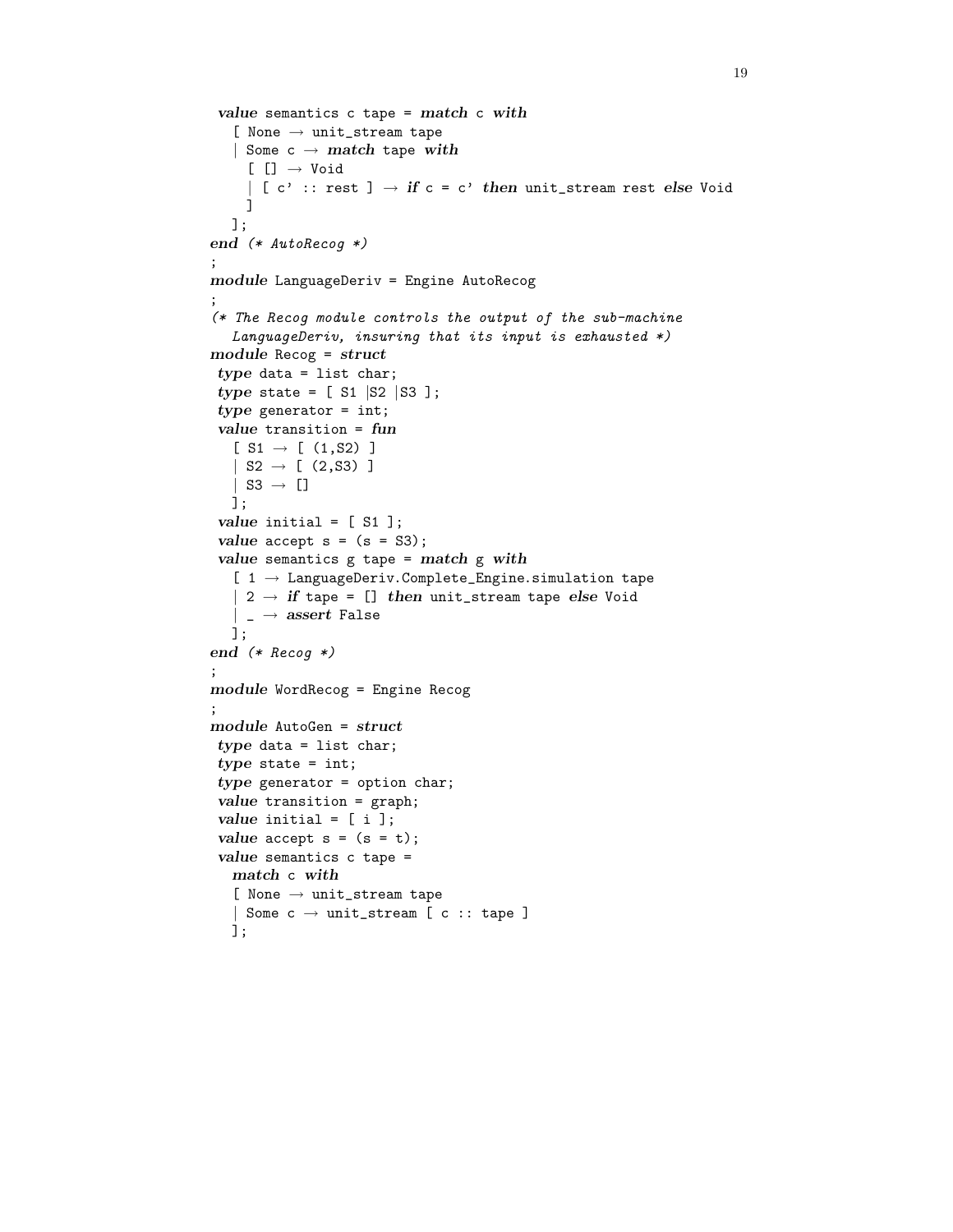```
end (* AutoGen *)
;
module AutoGenBound = struct
type data = (list char * int); (* string with credit bound *)type state = int;
type generator = option char;
value transition = graph;
value initial = [i];
value accept s = (s = t);value semantics c (tape, n) =
   if n < 0 then Void
  else match c with
     [ None \rightarrow unit_stream (tape, n)
     | Some c \rightarrow \text{unit}\_ \text{stream} ([c :: \text{tape }], n-1)
    ];
end (* AutoGenBound *)
;
module WordGen = Engine AutoGen;
module WordGenBound = Engine AutoGenBound;
(* Service functions on character streams for testing *)
(* print char list *)
value print_c1 =let rec aux l = match \ l \ with[ [ ] \rightarrow ()| [ c :: rest ] \rightarrow let () = print_char c in aux rest
  ] in
do { aux 1; print_string "\n" }
;
value iter_stream f str =
let rec aux str = match str with
   [ Void \rightarrow ()
   | Stream v del \rightarrow let () = f v in aux (del ())
  ] in
aux str
;
value print_cl2 (tape,_) = print_cl tape
;
value cut str n =
let rec aux i str =if i \geq n then Void
   else match str with
     [ Void → Void
     | Stream v del \rightarrow Stream v (fun () \rightarrow aux (i+1) (del ()))
```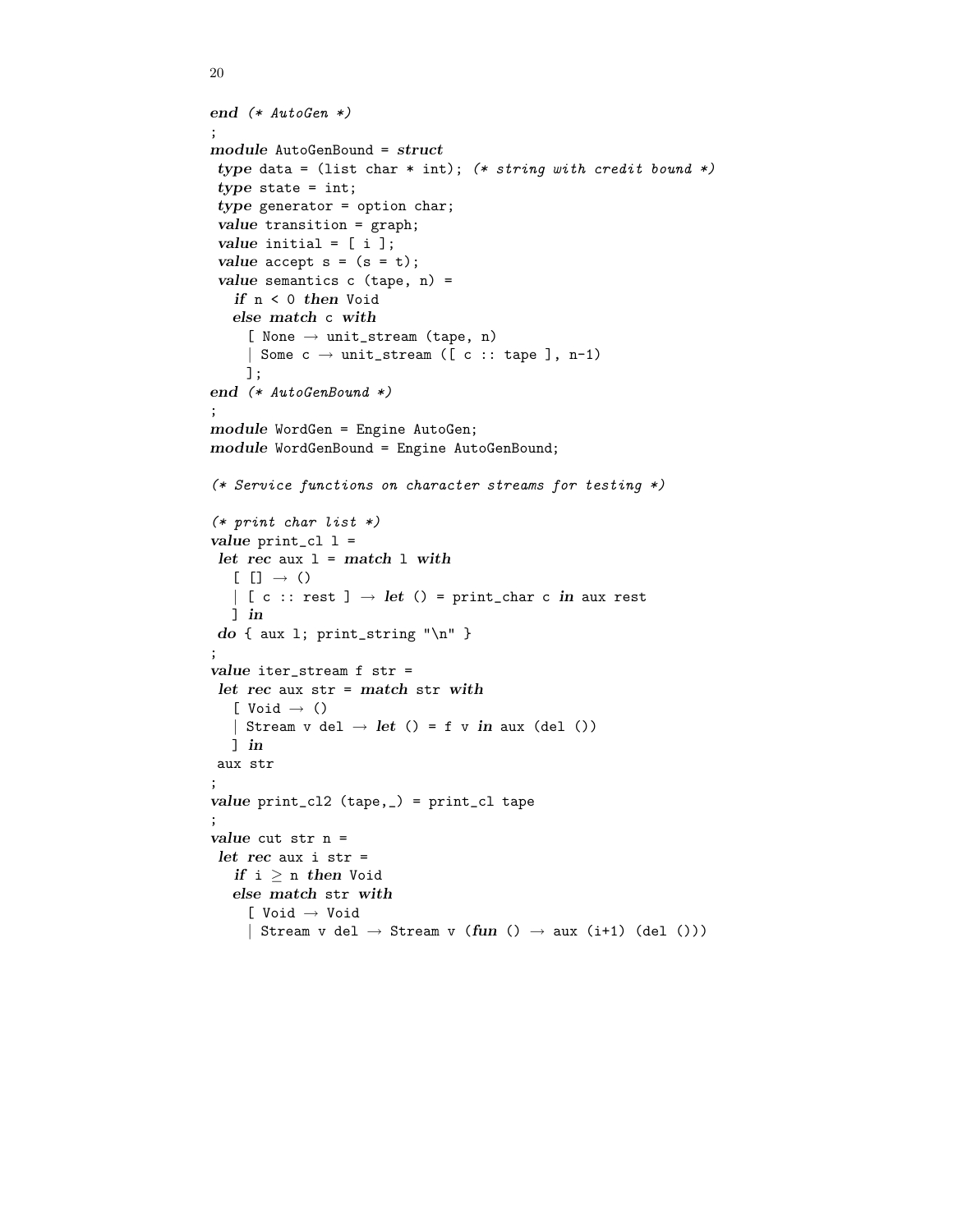```
\lnaux 0 str
;
value count s =let rec aux s n =match s with
    [ Void \rightarrow n
    | Stream _{-} del \rightarrow aux (del ()) (n+1)
    ] in
 aux s 0
;
print_string "Recognition of_1 word ' aaaa', with multiplicity: '';
print_int (count (WordRecog.FEM.simulation ['a' ; 'a' ; 'a' ; 'a' ]));
print_newline ();
print\_string "Recognition_{\cup}of_{\cup}word_{\cup}'aab'_{\cup}with_{\cup}multiplicity:_{\cup}";
print_int (count (WordRecog.FEM.simulation ['a' ; 'a' ; 'b' ]));
print_newline ();
(* Remark that we generate mirror images of words in L *)
print\_string "First_{\cup}10_{\cup}words_{\cup}in_{\cup}7L_{\cup}in_{\cup}a_{\cup}complete_{\cup} enumeration:\nu",iter_stream print_cl (cut (WordGen.Complete_Engine.simulation []) 10);
\verb|print_string "All_words_\textrm{u}^L_\textrm{u}of_\textrm{u} \textrm{length}_\textrm{u}bounded_\textrm{u}by_\textrm{u}3:\verb|\n";iter_stream print_cl2 (WordGenBound.FEM.simulation ([],3));
   The output of executing the above code is shown now:
Recognition of word 'aaaa' with multiplicity: 1
Recognition of word 'aab' with multiplicity: 3
First 10 words in \tilde{}L in a complete enumeration:
b
ba
aa
baa
baa
baaa
bbaa
bb
baaaa
All words in ~L of length bounded by 3:
baa
```
bba ba bab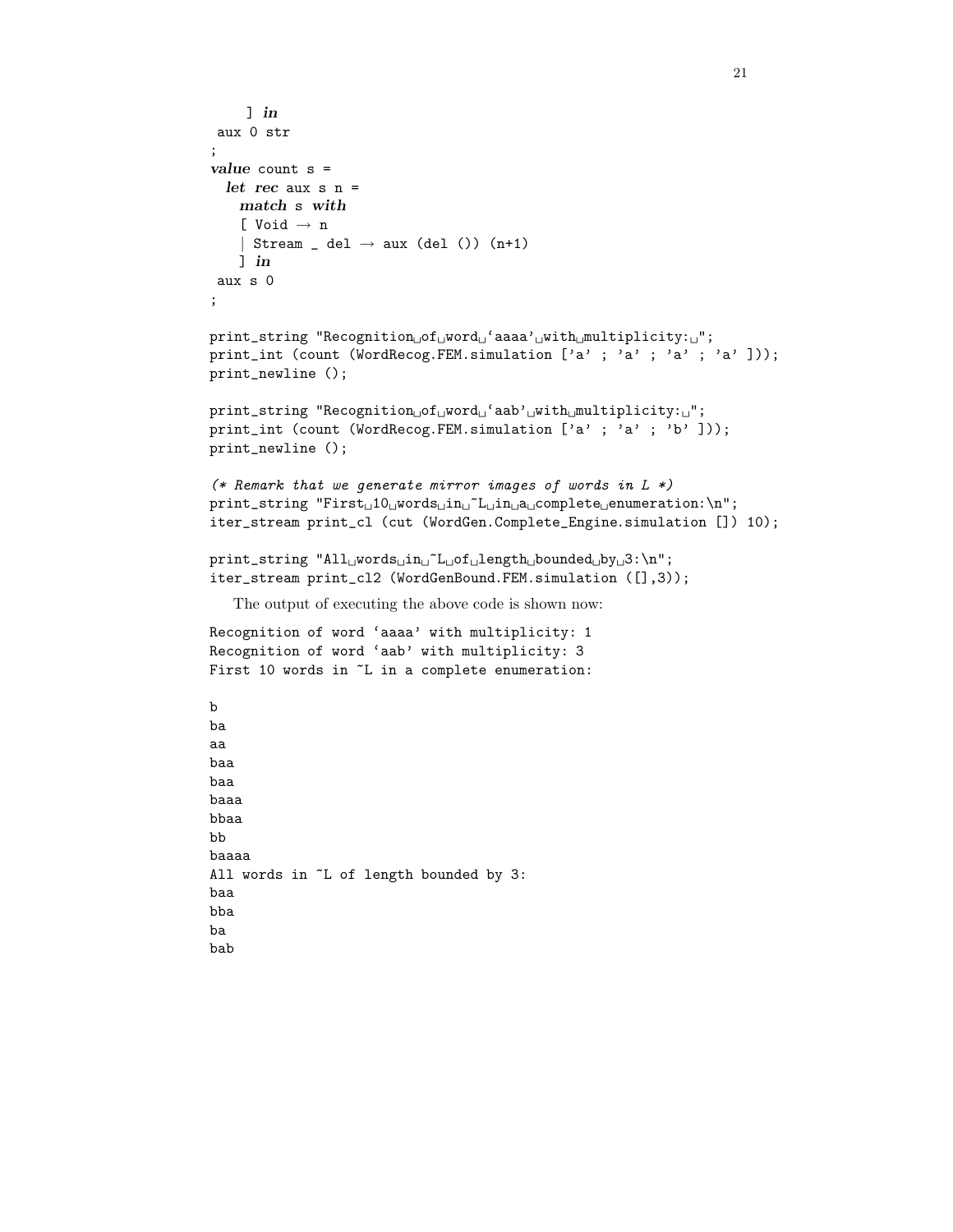bbb bb aab b baa baa aa

# Conclusion

We presented a general model of non-deterministic computation based on a computable version of Eilenberg machines. Such relational machines complement a non-deterministic finite state automaton over an alphabet of relation generators with a semantics function interpreting each relation functionally as a map from data elements to streams of data elements. The relations thus computed form an action algebra in the sense of Pratt. We survey some algorithms which permit to compile the control component of our machines from regular expressions. The data component is implemented as an ML module consistent with an EMK interface. We show how to simulate our non-deterministic machines with a reactive engine, parameterized by a strategy. Under appropriate fairness assumptions of the strategy the simulation is complete. An important special case is that of finite machines, for which the bottom-up strategy is complete, while being efficiently implemented as a flowchart algorithm.

# References

- 1. C. Allauzen and M. Mohri. A unified construction of the Glushkov, Follow, and Antimirov automata. Springer-Verlag LNCS, 4162:110–121, 2006.
- 2. V. Antimirov. Partial derivatives of regular expressions and finite automaton constructions. Theor. Comput. Sci., 155(2):291–319, 1996.
- 3. G. Berry and R. Sethi. From regular expressions to deterministic automata. Theoretical Computer Science, 48(1):117–126, 1986.
- 4. A. Brüggemann-Klein. Regular expressions into finite automata. Theor. Comput.  $Sci., 120(2):197-213, 1993.$
- 5. J. A. Brzozowski. Derivatives of regular expressions. J. Assoc. Comp. Mach., 11(4):481–494, October 1964.
- 6. J.-M. Champarnaud, F. Nicart, and D. Ziadi. Computing the follow automaton of an expression. In CIAA, pages 90–101, 2004.
- 7. J.-M. Champarnaud and D. Ziadi. Computing the equation automaton of a regular expression in  $o(s^2)$  space and time. In CPM, pages 157-168, 2001.
- 8. S. Eilenberg. Automata, Languages, and Machines, volume A. Academic Press, 1974.
- 9. G. Huet. Confluent reductions: Abstract properties and applications to term rewriting systems. J. ACM, 27,4:797–821, 1980.